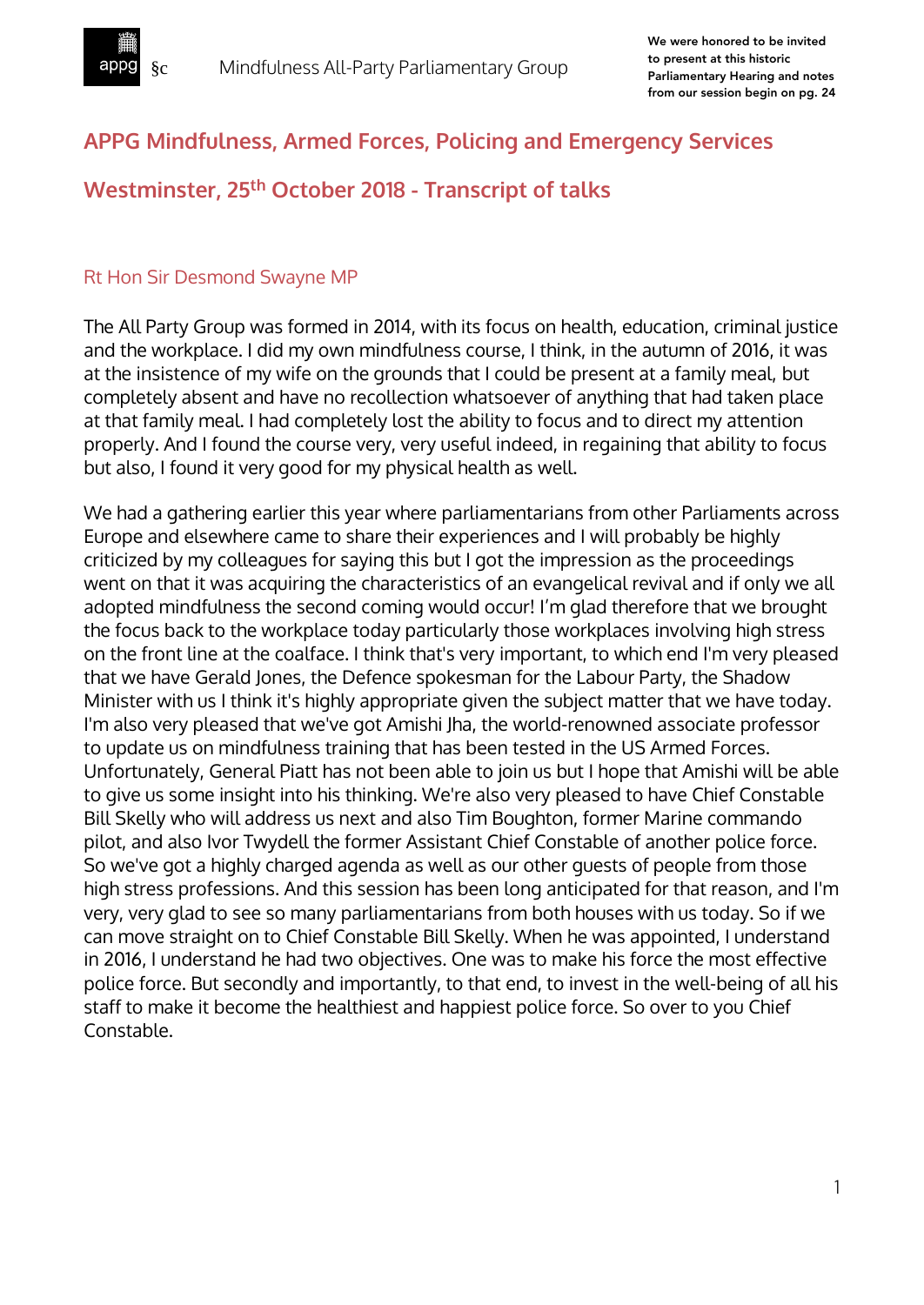

## Chief Constable Bill Skelly, Lincolnshire Police

Thank you very much. Good morning, ladies and gentlemen, and what an absolutely



glorious morning it is too. I am Bill and I'll speak to you for about the next 10 minutes. If it feels longer than that it's because you're still in a mindful frame of mind living in the moment, and they are very much my personal reflections on what mindfulness means to me and what I feel it means to my organization. I am not a researcher or a teacher of mindfulness. That's what my wife does. And so I leave that to her. And once we're finished here today, we're going to go and enjoy the rest of our wedding anniversary as we go around

London.

But I do consider myself to be a practitioner and advocate of mindfulness. I'm sure that over the course of the next couple of hours, we'll discuss and hear a considerable amount of what mindfulness can do in supporting those who suffer trauma or those who are dealing and managing pain. And that's not how I came to this. There's perhaps a theme in terms of our wives pointing us in a particular direction. But I did come to it for a couple of reasons. And one was in order to avoid being the subject of trauma and pressure; to actually build resilience in myself to be able to manage the pressures which I experience as a senior leader within the police service. And so I went into it with those intentions. What I did find in terms of a collateral benefit was what it meant for me in terms of my experience of the moment and bear with me for just a few seconds because it caused me to fundamentally kind of reassess what I experienced as I journey through something as obvious as time. I'm someone who very much looks at the future and perhaps that's a consequence of my role, I'm considering what's happening tomorrow, the day after next week, next month, five year business plans and indeed looking at issues for policing in society over the course of generations. And I'm sort of fixed in that world and when I ask people how they see time actually some describe it that they see it from sort of left to right that the past is over here present is in front of them, and the future is off to the right. That's not how I experience it. The future for me is in front of me, the present is in my peripheral vision and the past is very much behind. If you have to ask me about what happened yesterday or last month, I consciously have to look and make an effort to remember it. Not that I've bad memory, I've got very good memory. But my worldview is one where I'm focused on the future. And that does mean it has consequences. Some of them are good, some of them perhaps not so good. What does it mean? For example, if I'm managing meetings where people are discussing things, when someone says something, I'm thinking, what does that mean for next month? Or, or what's the implication for next year's budget, I'm no longer in the moment I'm no longer focused on what people are saying, what they mean, the interactions between people in the room, and actually I'm longer present. And now that's something that over the course of my involvement in mindfulness I've been able to hopefully address where I'm actually far more present when people are discussing issues.

And I'm considering them as much as I'm considering what they are saying and the implications it has. Now I realise that that might not apply to everyone here. But certainly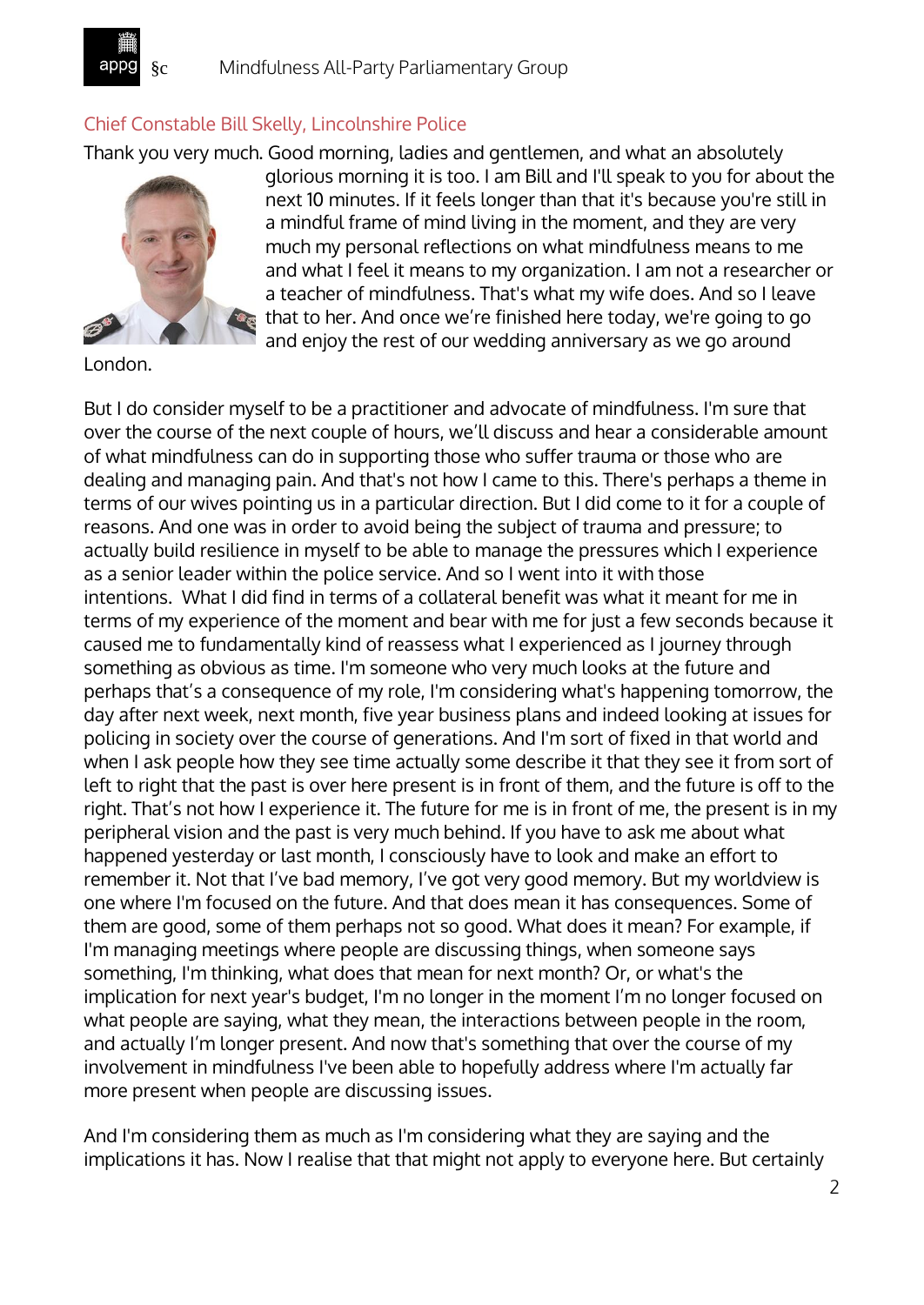

in terms of how it's affected, or how I go about my work and how I go about my life, because it's also meant I've realized that in my private life, I've also always been focused on the future. And even when it comes down to the simple things like my younger daughter playing the violin practice in the living room of an evening, I've been somewhere else even though I've been physically in the room I have not been emotionally or mentally, and that's affected my relationship with her, not on a bad scale, but certainly when I started to practice mindfulness and realized that actually being in the moment affected how she felt about me. Well, that had a big impact for all of us.

So I think there's some lessons that I have learned about how it affects me personally and how being involved in a practice which brings you into the present can have real implications for not only how you run your private life but how you can run large organizations, and I've carried it out across into policing certainly in Lincolnshire, as was said in the introduction. There are two things that I want to achieve for the police service there. One is around the quality of service, which we deliver to the people of Lincolnshire. And the second thing is about how people feel to be part of that organization. It's fairly simple for me; good people feeling good about themselves will do good work. And if I can help people to feel good about themselves, and that is a goal I think it's worth striving to achieve.

So how have I gone about that? Well, I suppose in some ways there's a very practical one, and that is that we as an organization, we run a mindfulness course for some of the people in the hardest areas of our business. We have a Public Protection Unit, as most forces do, they deal with some of the most difficult crimes and activities that we have to encounter as a protective service. The people who work in those units carry heavy workloads. They're also dealing with hugely traumatic incidents, and they're seeing them and dealing with them on a daily basis. And as as highlighted in today's Home Affairs, select committee report the impact on the police officers who are there with people at some of the most difficult and traumatic times in their lives is huge. Successive surveys, those we've carried out in Lincolnshire those carried out across the country have shown that police officers and staff are under huge stress in the manner in which they carry their work. Some of that's around resources, but some of that's about the nature of the work which they're dealing with. So in Lincolnshire we ran a course for that Public Protection Unit, which was firmly based in the principles of mindfulness and when we evaluated it we found, perhaps no surprise to anyone in this room that everyone felt that it made their lives better. They said they felt kinder to themselves and to others, they felt that they enjoyed work more, they felt they could relax more and could be happier with their families. Overwhelming feedback that showed that by investing in this kind of work I as employer, could help my staff better cope with the work that I'm asking them to deliver on behalf of the public.

I've been working with the National Well Being service and government have put money from the Transformation Fund some seven a half million pounds into that national work. And I hope that what we will see as a result of days like today is that we will have national investment in this kind of technique and this kind of approach to supporting people and doing really difficult traumatic work. I'd also like to kind of sew the seed in your mind that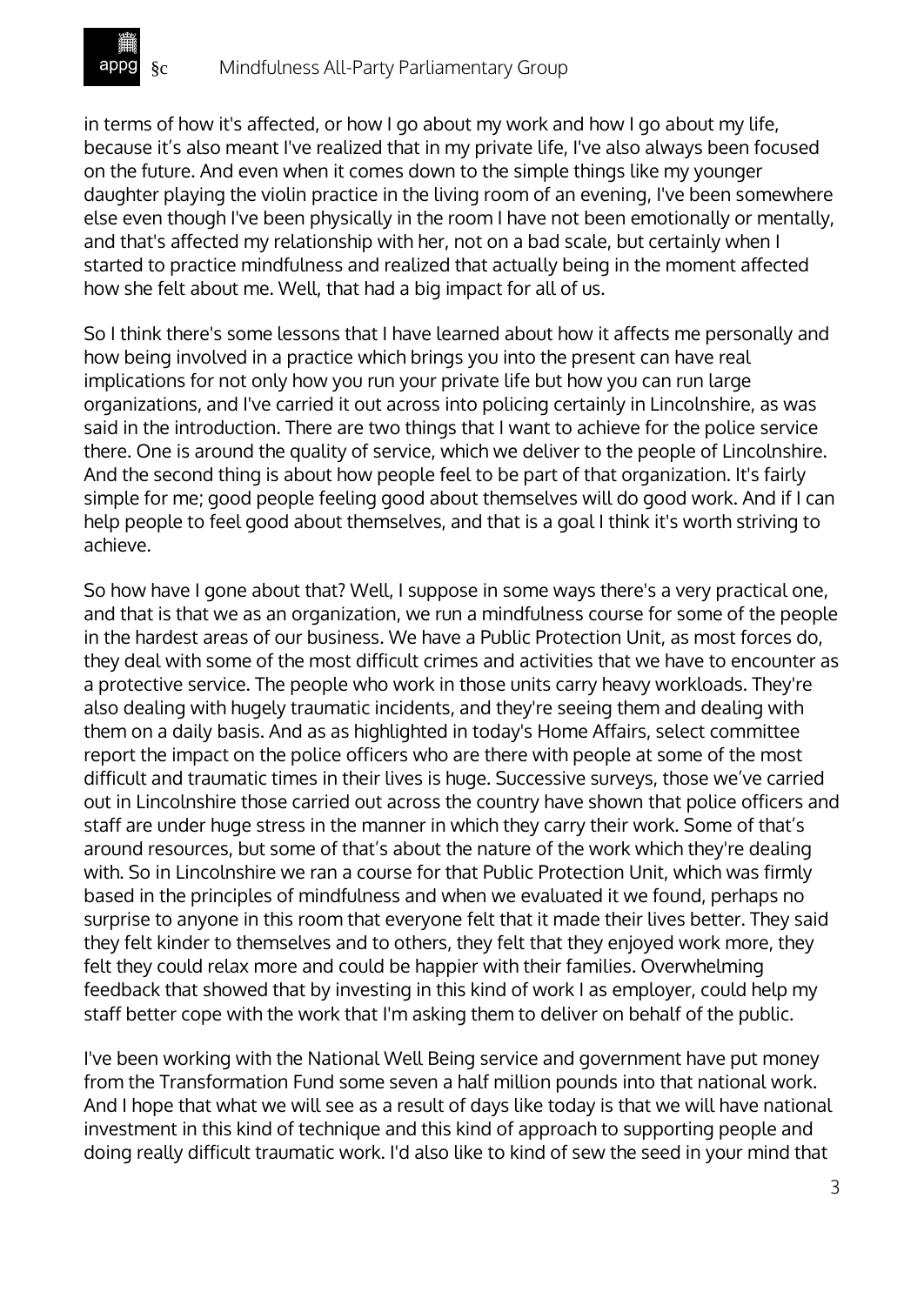it's not just about that. We have four approaches in terms of what we call wellness and wellbeing, within Lincolnshire, one is about your physical well-being and the other about your emotional, your psychological and we called spiritual well-being. And that's the connection that you have to the purpose of the organization as a non-denominational sense of spiritual well-being. And you put those four things together and you come up with a complete wellness of an individual.

What I'd like you to consider is that second one, emotional wellbeing. I believe people should feel happy at their work, they should enjoy it, even when it's difficult, even when it's areas of business where they are helping people in the most traumatic of situations that can be very fulfilling, people should have the opportunity to feel happy about their engagement with that work. We do a lot of focus on providing support to those who suffered trauma, you find that their work is anxious and difficult, frightening even. And then they feel pain in a way in which they deal with some of the issues that they're presented with. What I do very little about as an employer to my shame is trying to support them in feeling happy and good about their experience of being in Lincolnshire police of their experience of being at work. So one of the read-across from my involvement in mindfulness, because I believe that the same pathways in the mind which are locking in those traumatic experiences, and which we are trying to unlock through reflective practice to support and reduce the suffering, we can actually use those for the positive benefits. Why don't we lock in the good moments? Why don't we concentrate on enjoying in the moment the happiness of delivering a good service for someone or dealing well with a member of the public? Why don't we enjoy just being us for a little period of time and support ourselves and how we feel about our organization.

What I've tried to do in Lincolnshire is give people happy moments as much as I have tried to support them in their difficult moments. Things like family days, because we hadn't had for a number of years but we had one during the summer. It was sold out in the first half an hour in which I advertised across the force area where we were having it. Over 1400 staff members, out of an organization whose total employment is around 1800 signed up to attend. And what they enjoyed was the happiness of being together and celebrating being in the police. Locking in those happy moments, I think is something that we could consider as being a benefit to the organization as well as supporting people in the difficult times. So without being competitive, as I was going to use the word I challenge you, but let me just say let me encourage you as you go through today, to create for yourself one happy memory. We have a glorious day I said that when I began, enjoy one of the moments that you have and lock it in, and use that to build your personal resilience as you face the difficulties that your lives may present.

# **Clive Lewis MP**

Morning everyone. My name is Clive Lewis. I was going to say welcome my fellow consumers of knowledge and mindfulness understanding. I came to mindfulness myself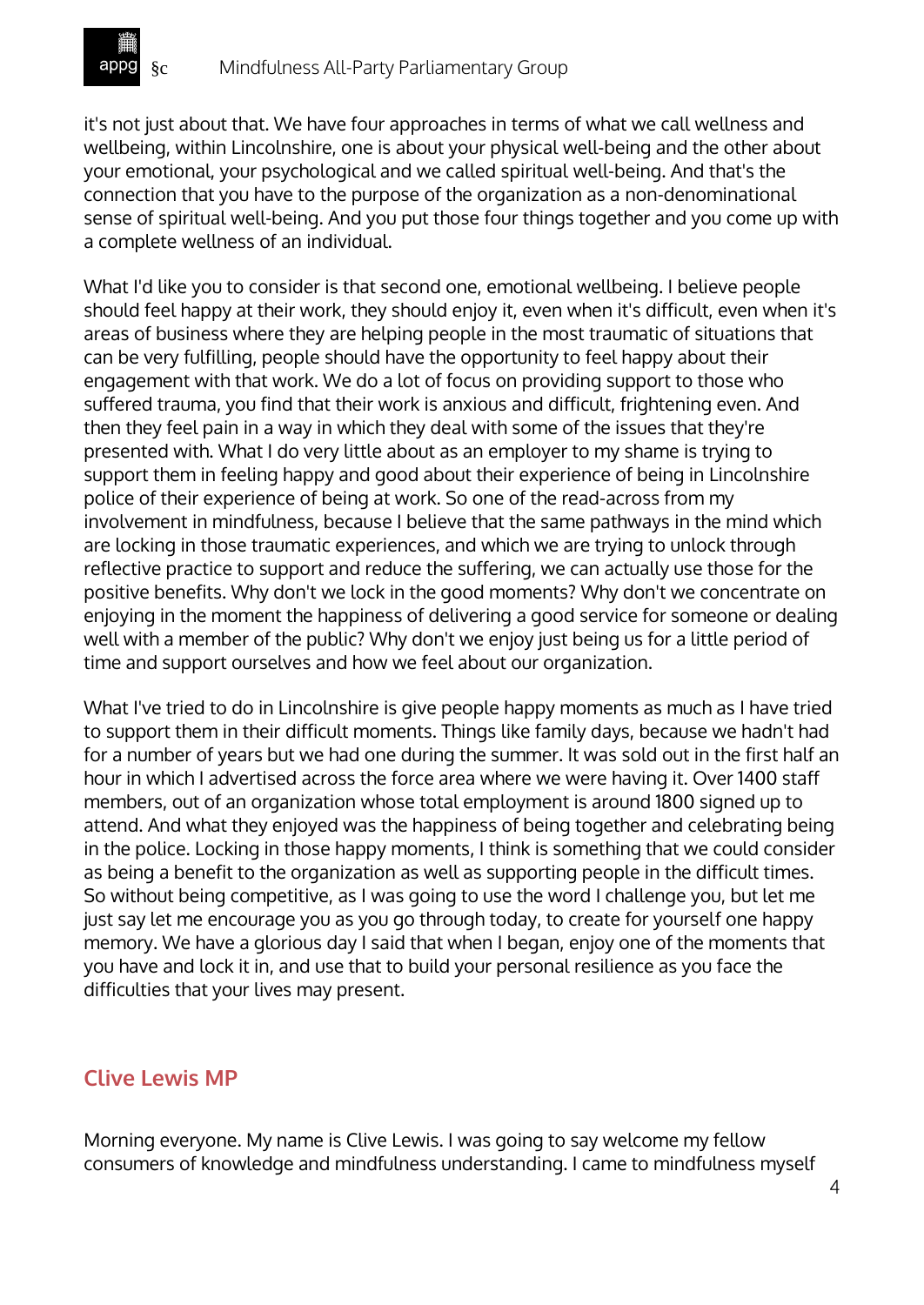quite late in life, maybe about three years ago, pretty much when I started here, and it's made a massive difference to my life. I've also been in the military, I suffered from mental health when I came back from Afghanistan. I wasn't aware of mindfulness back then, if I had, I think it would have made a massive difference to my life, as it so happens working here is in some ways more stressful than a battlefield, especially the last two or three years and mindfulness I must say, even though I am a practitioner, who sometimes lapses, it's something which stays with me on a daily basis. I often try to live in the moment it's something which I appreciate and it does make a real difference to how I can function as a member of parliament. But less about me more about our next guest, who's Tim Boughton, who served as a commando pilot for 19 years has also had a career in the city. And whilst Tim was in the armed forces, he served everywhere from Afghanistan, and I imagine Iraq and Afghanistan himself and the Falklands and everywhere in between there and he is also someone I think from his bio who has suffered a little bit from mental health issues and I guess you'll be talking to us about how mindfulness has helped him cope with that, so without any further ado, Tim Boughton. Thank you.

#### Tim Boughton, former Navy commando pilot and Oxford Mindfulness Centre trustee



Just one thing I will clarify, I did not serve in the Falklands, I'm not that old. But one thing I will say is mindfulness does not work okay. And I was not injured because I do not have any legs missing and I do not have any arms missing. I'll come on to both of those statements in a minute. I was in the military as an officer for 20 years. I'm somewhat unusual in that I was commissioned after Royal Military Academy Sandhurst, went into the army as an infantry officer, then transected over to the Royal Navy as a command a pilot.

I was trained by the RAF to fly, I served with the Marines on a marine Squadron and also supporting the SAS as well. So I've had quite a sort of unique background. I think most of the conflicts that I've been in have seen a lot of traumatic and soul-destroying incidents and for me when Chris rang me up yesterday and said can you fill a gap it was interesting as to what you wanted me to say. And it was just 'be yourself and tell people what you've seen and how mindfulness works'. So I can't quite follow the eloquence of Bill or the other distinguished speakers but here it is.

I was an A grade officer and I was promoted first shot every opportunity. I loved my job in the military for 20 years I was very lucky. But what you get in the military is that you do the job you're trained to do you don't have time to think about incidents that happened. You store them away and you forget about them and deal with them later. The first one for me really was in Bosnia in the 1990s where I was a young platoon commander and I discovered how terrible people could be to each other. As a young guy not prepared for it I was sent in to go and view the results of ethnic cleansing from the Bosnian Serbs and the Croats where I basically came across women and children who had been fused together through petrol and hand grenades in the cellars of houses. And my role and responsibility was to, was to really look into that and, and, and help clear that up. It was a tough time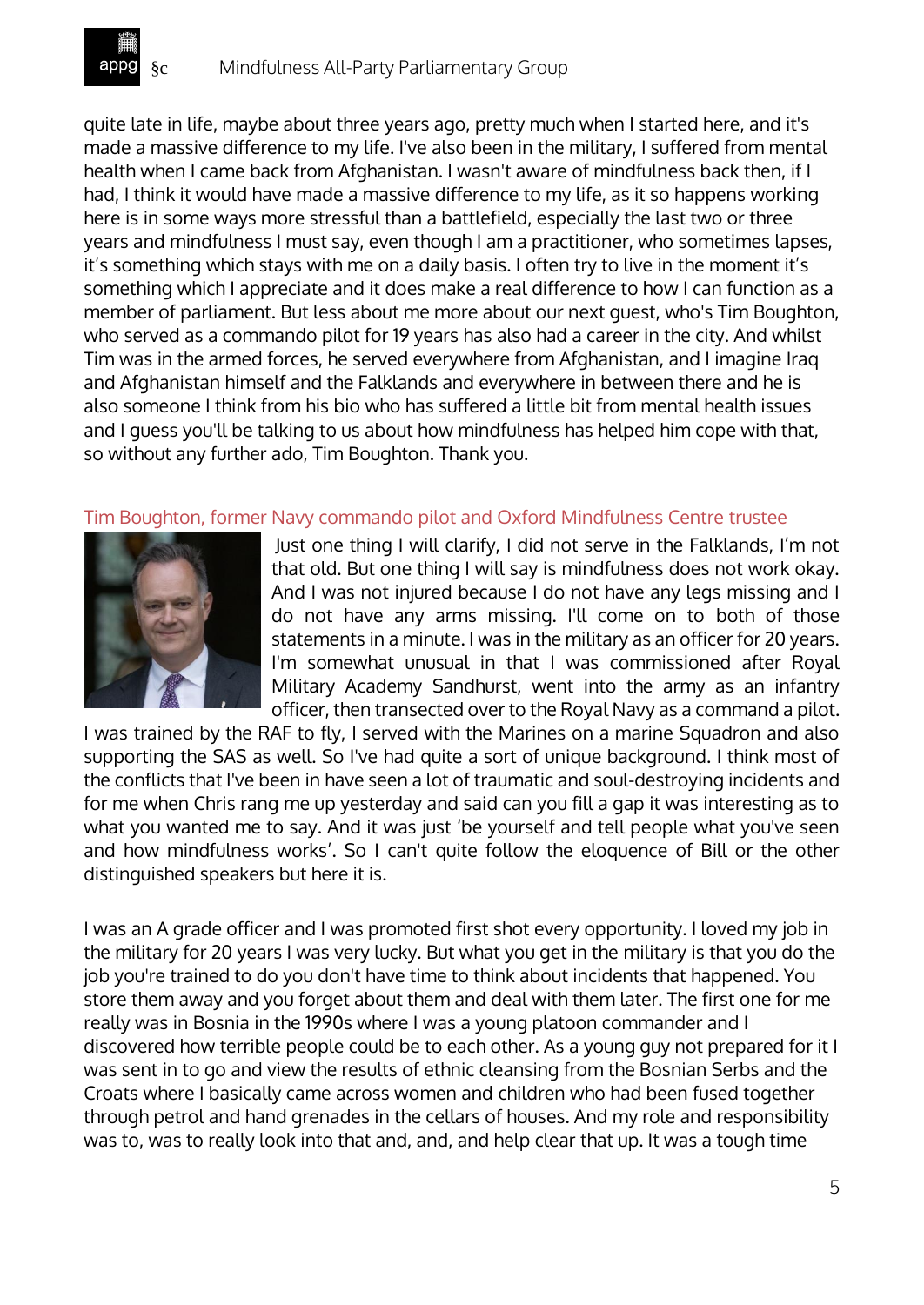being a leader and trying to lead. That, that was was an incredible experience one which I probably in hindsight failed at.

Again when I was flying in Bosnia in 1998 I was part of a unit which basically recovered injured personnel to go to hospital in a place called Sipovo. We were a Sea King helicopter we were part of the Royal Navy and we were called on regularly for call outs in all sorts of weathers and occasions. The one time that sticks in my mind which really if I think about it is the base of where my PTSD came from, was that I'd just come out of training a month has been commanded pilot and I was flying and we were launched and we were to pick up a Dutchman who had stepped on a mine. We launched in terrible weather and cutting the story short we basically came over from Split which if you don't know it's very sort of high cliff all along the coast, and we ran into effectively fog and mist and bad weather that took us down to the sea. The next thing we knew I was looking at my right hand side and I could see the sea level with me in the window. There were screams in the back as a crewman shouted Up, up up, I pulled told the lever, flamed out one of the engines and I'm existing on one engine and not many instruments. This is a guy who'd been out of training for four weeks. We got back to the bar and the commander at the time said go and have a whiskey we had more than one, and then the next day I was back on duty back up doing what I was doing and I thought nothing of it. We then switch to Iraq. In Iraq, I supervised an air detachment where we lost two Pumas and a lot of good men, it was on an operation which questionably it shouldn't have happened. But I won't go into that. But the impact of briefing people five minutes beforehand, and then hearing on a radio that they crashed and that people have died. But then having to get on with your job to the recovery, get on with your job for sorting them out, was quite an incredible experience. And then I think the final one, which I'll go into was in 2003 in March where I was a staff officer on board HMS Ark Royal prior to the war starting out, I then deployed into the field and was one of the first helicopters across the border. But the day before we did that we had a briefing as was the daily process. I briefed seven members of the crew with the enemy positions with the intelligence that we had, and the way that the helicopters were going to swap over. 20 minutes later I was on the bridge wing with a captain a guy called Adrian Johns at the time, and there was a mighty flash, a big explosion and we both thought that it was a missile from Iraq. It was actually two Sea Kings colliding head on with each other the crew of which I just briefed. Seven friends were lost, one of them a US person. In Afghanistan it was IEDs. It's not so bad when you can see the person that you're shooting, you you have a mindset of how to deal with that. What you can't get to grips with is what you can't see, and the IED threat on British personnel was immense. All in all, I've lost 47 friends in my military service. I've been to far too many funerals than I would ever want to go to again. I don't understand death. I'm not afraid of death I don't understand it. But you store up this emotion. It's like a glass; you fill the glass up with Afghanistan, you fill it a bit more with Iraq, you fill it a bit more with Bosnia and in time it overflows, and then you break. That happened for me in 2008.

I then went into the city and I started at a bank in the city. I changed. I became withdrawn and angry, didn't enjoy social life or interaction. It was my wife that turned around and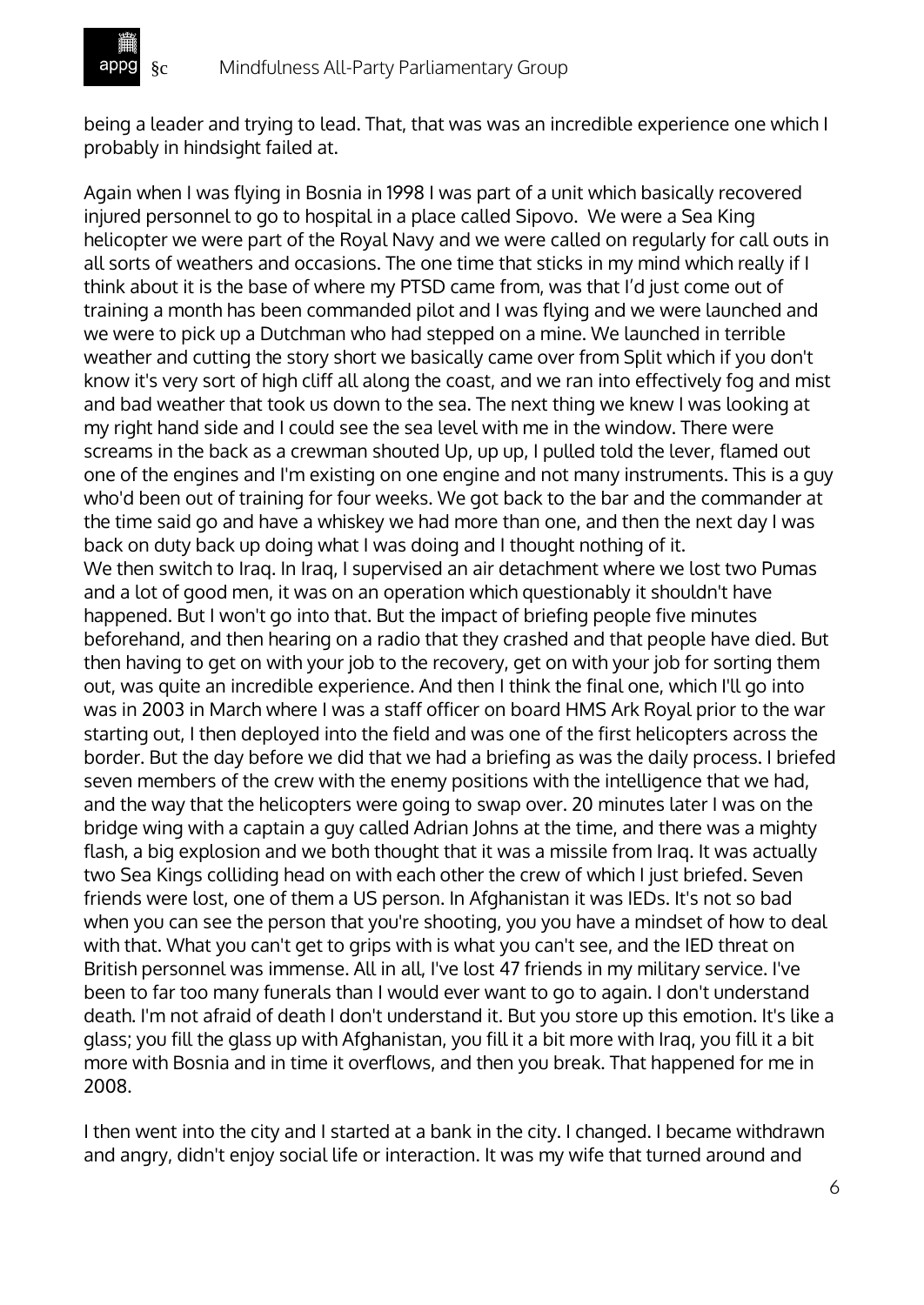

said to me, 'You need to get help'. My daughter was hiding behind corners. My wife would not know whether I was going to come in and be angry or not. At that time, I was diagnosed with PTSD and I went to see the one, one surgeon commander in the Navy at that time that was dealing with mental health issues, a guy called John Sharply, who effectively saved my life.

So what has mindfulness taught me? Where does mindfulness come into this. At the time I would say mindfulness would not work, it's namby pamby it doesn't work. I'm a forces person I get on with it. I store it away I shut it away. I deal with it in my own way. I can get horrendously drunk and move on. I crack on. Times have changed and times are changing. The importance of peer to peer mentoring as a forces personnel, somebody who can sit with these people who have this issue, who have been through this issue and are able to empathize is so important. We need to get into the grass roots of where our service personnel are, be it Sandhurst, the Army Training regiments or, you know, wherever that may be, and I have to say that the military is making great gains in trying to do this. I sit on various boards, I sit on a board with ex First Sea Lords and Admirals and whenever I talk about mental health the the the the immediate thing is, 'yeah, don't worry about that. You just get on with it never happened in my day, whatever'. The generation before them was 'get against the wall and we'll shoot you'. Okay, times are changing and we have a real chance to influence the military leaders of today and the government in how we do our business. It is why I joined the IMC as a trustee. They do amazing work the research is amazing but we need the practitioners who have been to these incidents to help inform that research and get on the ground with the people that we see.

CBT didn't work for me. Interestingly, I want to say why it didn't work because the person that was trying to do my CBT didn't understand what I'd been through, couldn't understand what I've been through. And we had a role reversal, which was really interesting when I was counselling the CBT person, the therapist. How weird is that. Practice is vital. Your own meditation practice is vital. Start as early as you can make it precaution rather than, you know, rather than intervention, train your organization and work with them at an early stage. And I think the work that Jenny is doing and the police are doing with this study is phenomenal. It's just amazing the vision to do that I think will save lives and save trauma. We need it in the military too.

I would like to leave you with this thought. Mental health affects everyone from the generals, the chief constables, and equivalent down to the frontline troops from the princes to the most deprived areas of the world. You will never be alone and it's far better to admit that it might be an issue than to fight it. It may save your job, your relationship, your family, and you, you cannot change the past. You cannot influence the future. But as Bill rightly said, you can live in the present and you can make that work for you. So I think the key message for me is, is that I'm on a personal crusade within the military to try and make them aware that mindfulness really does work. So mindfulness doesn't work is rubbish, it does work and it's worked with me. It's brought me back from the brink of death. It's brought me back from suicide, attempted suicide, and I am where I am today speaking to you. So thank you very much for listening to a very humble ex forces guy. But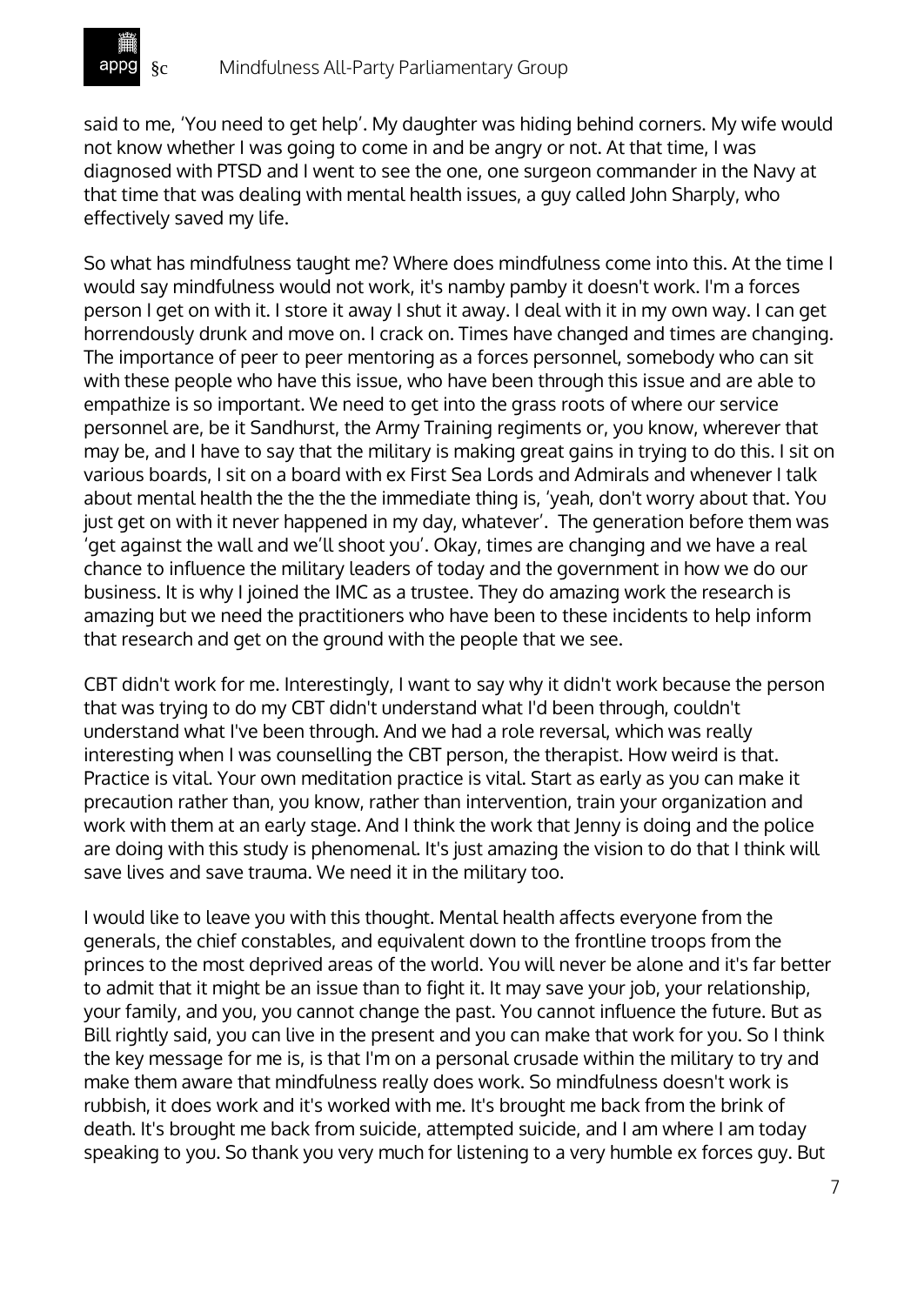

what mindfulness is doing with those guys that are leaving and what it can do in the future if the military engage with people like me and people like us to make a difference and make them aware is it can change lives and it can save lives. And if we get in there early enough, then it will be in the culture of the military when they go on operations and therefore it will not be such a shock when they transition, leave, or after they've been on operations.

#### Rt Hon Sir Desmond Swayne MP

Ladies and gentlemen, our next speaker, is Ivor Twydell, who for 25 years, was a policeman, seven years as Chief Super in Bedfordshire and four as an Assistant Chief Constable in Gloucestershire. In 2012, he became a mindfulness teacher and he now coaches senior leaders to focus and lead effectively.

#### Ivor Twydell, Former Assistant Chief Constable and Executive Coach



Thank you very much. So great to be here this morning. And I want to change the lens to look a little bit about mindfulness in relation to leadership, particularly within the blue light services and my experience of being in the police. So 25 years in the UK police service which included many, many years in senior roles. I was fast tracked through at an early stage found myself as the police commander for Luton at a very early stage in my career, and and it was while I was there on a particular weekend I was the on duty superintendent for the county and called to a terrible tragic incident. Three young children

drowned at a family day out. Dealing with that over the weekend and on the Monday morning then going in to present my plans to restructure the Division and take 10% out of our budget. Two different challenging problems. And my experience with mindfulness was how was I equipped to be able to respond in that way? Did I have the tools to be able to manage myself so that I could lead my part of the service over that particular weekend and the days that followed. And so really my perspective is how do we look after our leaders and equip them to deal with the challenges that they face. And so my first point is, is that that was nearly 20 years ago, and the world has changed since then. The world is even more complex now than it was 20 years ago.

So what's changed? Well, it's increasingly complex. And some of you will be familiar with a euphemism VUCA. The world is volatile, uncertain, it's complex, it's ambiguous, and our leaders have to make sense of that new world in a way that they respond to it. But it's if you can't make sense of something it's very hard to choose the right way to respond. And these days, leaders face two types of challenges they face the technical challenges and adaptive challenges. What's a technical challenge? A technical challenge is something that might be complicated and difficult, but we have the existing solution. We have existing technology with the existing knowledge to be able to deal with it, to be able to bring about a solution. But the adaptive challenge is different; the adaptive challenge calls for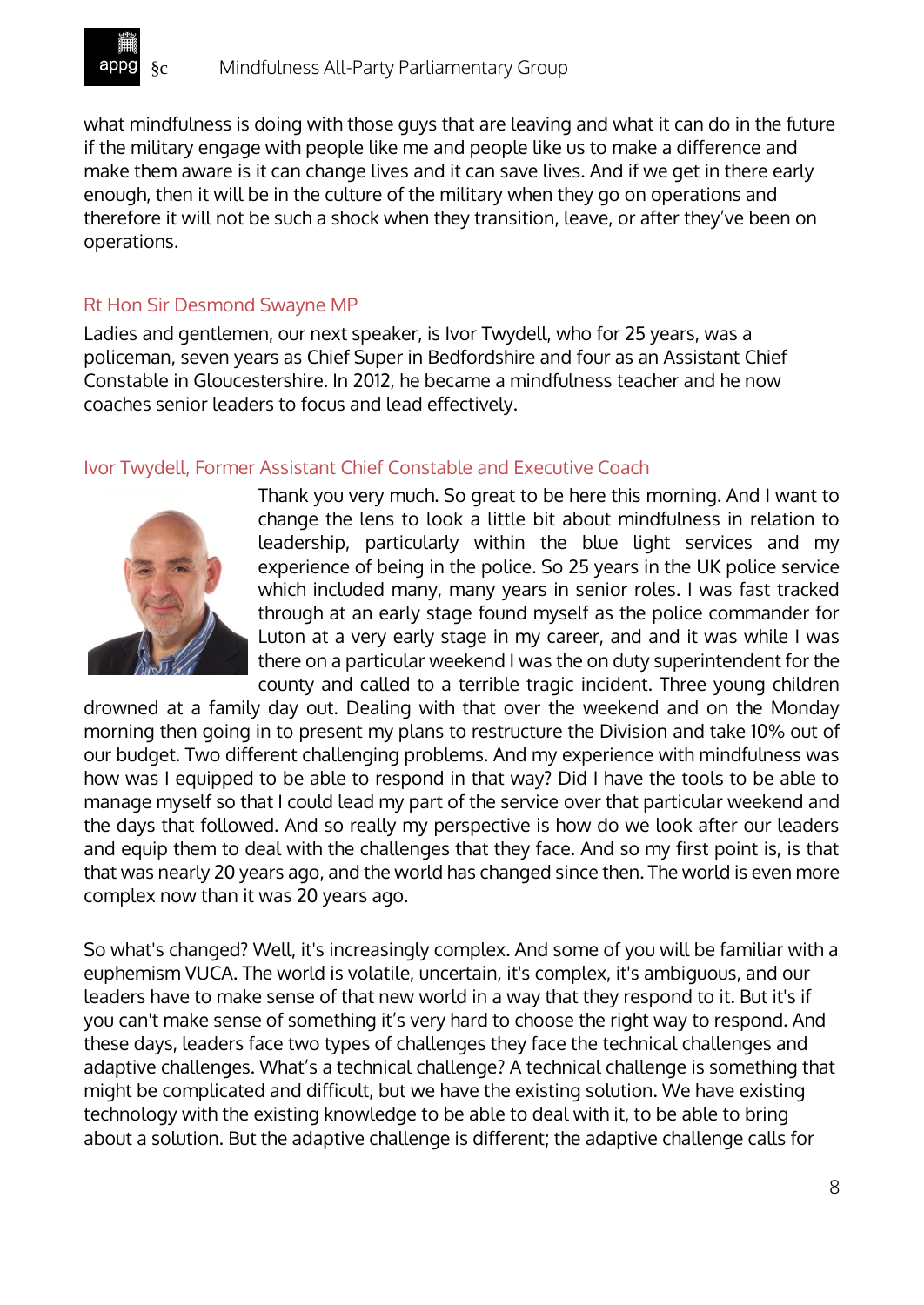new ways of thinking new mental models, new beliefs and assumptions - our being challenged as to how we then see the world.

How do we then choose a different response? And so leaders these days are having to face adaptive challenges which are really, really difficult for them to be able to respond to with the ways in which we we learn and think. We have a tendency as human beings to have this automated pattern of the way that we respond to what we think is a problem. But that often doesn't fit some of the problems that we're dealing with. Just a brief example from this morning, a few moments before we started I was talking to Bill talking about Lincolnshire and the massive problems that every police force has in trying to deal with the financial pressures and maintaining the service. Another conversation this morning with Steve from the Royal Navy, telling me that the service is now running hot running hot as a matter of course, not just because there's a particular campaign that they're engaged in. So the pressures on leaders these days in the public services and particularly in the blue line, armed forces are very significant. So these complex challenges are really, really hard for us to be able to respond to. And the reason for that is is that we are bringing our old pattern of responses to try to deal with them. And as Robert Keegan a leading developmental psychologist says in his work he says we're in over our heads we're trying to apply the old models and the old maps of how we lead and that leaves us feeling stuck and stressed and stretched and frustrated. But also adaptive challenges in themselves are inherently stressful because they bring a challenge to structures, roles, responsibilities, hierarchies and of course that triggers the instinctive survival mechanisms that everyone including leaders have because they're facing the stress and the threat of that. Whilst that mobilizes energy of course at the same time if that's not managed effectively, then essentially that is experienced in a negative way. Negative affect impairs us cognitively, and leaders end up feeling disoriented, disconnected, faithful, frustrated, when in fact, they need to be calm and considered and patient and kind and be able to make wise decisions and to act in a thoughtful way, not a thoughtless way. So how do they manage themselves in that way? And what does that mean if they can't manage it themselves, well it means impaired health, it means there's diminishing performance, it that means that the relationships suffer and again, circle goes around because relationship management the ability to build relationships to be in relationship well, to be able to collaborate with people being partnership is one of the implicit ways in which we deal with adaptive new challenges because it requires us to be in dialogue with people to find new solutions for problems we're facing. And so it means the circle has gone round and we're back with leaders who've been suffering in the ways we've been hearing about this morning.

So how do we step out of our habitual responses to be able to lead in a new way? And that's what I think mindfulness now offers, a new set of tools to equip leaders to be able to deal with those, those challenges which have any become more frequent as the years go by, as the years become ever more complex. So the need to be able to adapt to that and learn the skills to adapt with that are really important. And that's the kind of work that I've been doing mainly at the moment with leaders in the business field because it's hard, to be frank, to get traction with the Bluelight services in terms of this kind of leadership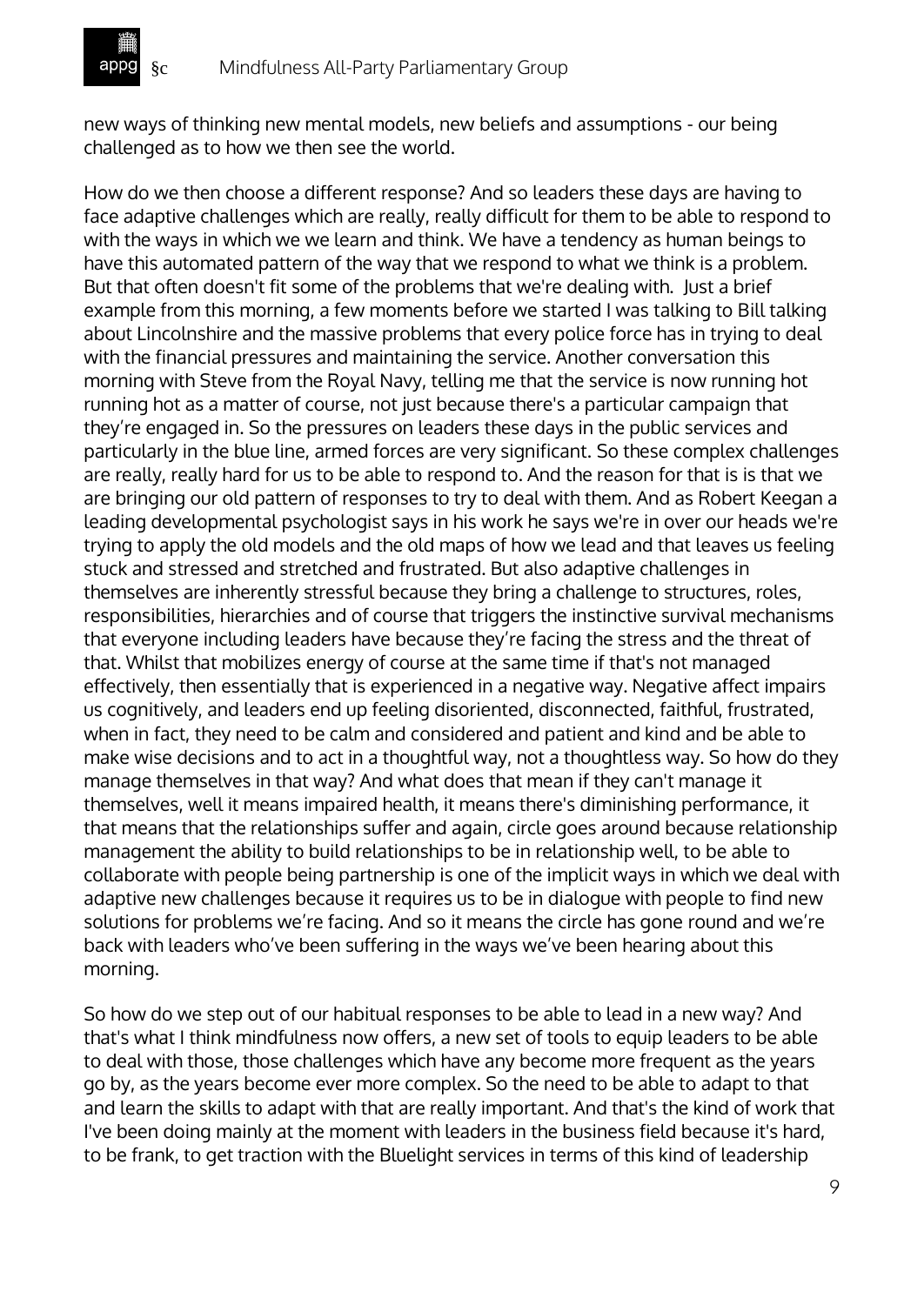

development and this approach to leadership. So are the police ready for it? I don't know. I know that 10 years ago when I was applying for an assistant chief constable job. One of the interviews I had in a force which will remain nameless, which had a major city which will remain nameless. I was being interviewed by them and they said, 'so you want to be an assistant chief constable with this. Well you realize it's a very stressful position to hold. It is very busy area'. I said yes. So they said 'well so tell me how do you deal with stress in your life?'' Well one of the things that I've learned that's been a fantastic tool for me is meditation'. They said 'that's very interesting'. I didn't get get the job. A part of the feedback I had was that the panel were concerned that if I had a terrorist bomb went off in the middle of the city you would need to go into a darkened room for 30 minutes before you can do anything.

Has the world moved on? Are the people that are actually selecting leaders for the services and putting them in senior positions are they actually then giving them the equipment and the tools they need to be able to deal with challenges or are we going to remain with people who are doing their very, very best, but are in over their eyes. You only have to talk to someone from the Superintendent's Association. And I'm not sure if anyone from the association is here today, you only have to talk to them to hear about significant pressures that superintendents who sit below people like Bill and below the role I was in, who lead particular functions within the service and the significant pressures they are under and the level of burnout that they are facing because they are trying to deal with very complex solutions and they don't have the tools to manage themselves to do so. So I'm going to draw to a close there with one minute remaining. Thank you very much.

### Clive Lewis MP

We're now going to move on a little bit from those who are applying mindfulness into leadership roles into the kind of am I ok to call you Boffins? Into the science of mindfulness. Our next speaker is Amishi Jha - she's an associate professor of psychology at the University of Miami and a director of contemplative neuroscience for the mindfulness research and practice initiative. Her research focuses on the brain basis of attention working memory and mindfulness training. She's also worked in collaboration with the US Defence Department.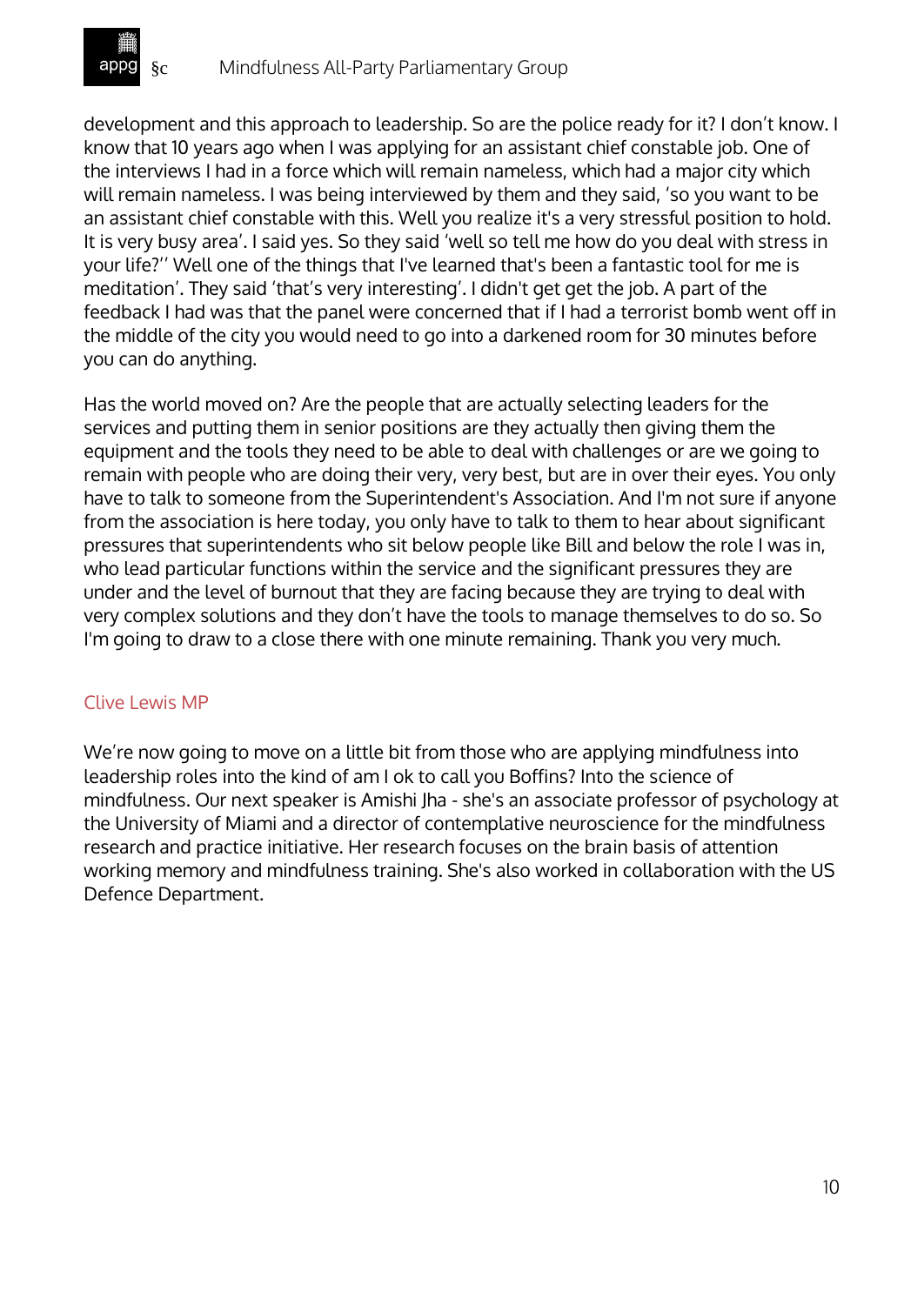

## Dr Amishi Jha, Neuroscientist, Researcher, Associate Professor



Thank you very much. Can you hear me? Can you see me? Thank you for that introduction. And it's a real pleasure to be here. So I was supposed to have slides so I will do my best to paint a mental picture for you all. And let's just start with this kind of a picture. So 100 years ago, if somebody told you that people would willingly get on a bicycle that's had its back wheel removed to pedal as hard and fast as they can, for, let's say, 30 minutes at a time, we would have you would have been thought it was absolutely preposterous, right? But how many of us go to a spinning class every now and then. Or if you'd been running down the

street, people would probably think you're being chased. And today the idea that physical exercise is tied to physical well-being is so commonplace, so pervasive, would you all agree. Absolutely. It's it's almost like why is she beginning her talk this way? This is obvious. Well, the reason I'm being beginning my talk this way is because I wanted to make clear that we are able to have this view and our public health officials are able to provide us specific evidence based guidance on what to do to stay physically fit because an entire body of research over 300,000 articles have been published since 1980, that relate physical activity to physical health, and because of that we can have this common cultural worldwide understanding of its importance. And as a neuroscientist, my interest has been in the mind and really the question for me is, how can we train the mind daily in an evidence-based fashion so that we can have psychological well-being and mental fitness. And that's been a puzzle for neuroscientists, frankly, we haven't found the solution. And that's actually where mindfulness training entered the work in my laboratory as a cognitive neuroscientist in my laboratory at the University of Miami, and I'm welcoming all of you to come visit me, especially on cold England days to come see us by the beach.

What I do in my laboratory is I study the brain's attention system. And we all know that attention is very powerful. Hopefully you're paying some to me right now, right? We know that we need it to direct our focus. We know that we need it in order to regulate our mood, we get that sense that this is so critical and in my lab we use tools like functional MRI, brainwave recordings, behavioural methods to understand the nature of attention. Through this work over several, several years in fact, of research, we now understand that though the brain system is so incredibly powerful, it's actually quite vulnerable and fragile. And the top three things that actually are sort of like kryptonite, if that reference makes sense for attention, are stress, poor mood, and threat.

Now, if we could lead a life where we didn't experience those, that would be wonderful. But that's not the human condition. And after understanding this for several years, understanding that this is the vulnerability we have to our our attention system. Yet attention remains critical for everything I do. I became very curious about how we might train attention to protect against these vulnerabilities, how we might make it stronger through some type of daily exercise and that's where mindfulness entered my work. So what I'd like to do today is tell you a little bit about attention, what it is what its vulnerabilities are as we've discussed a little bit how it relates to psychological health, and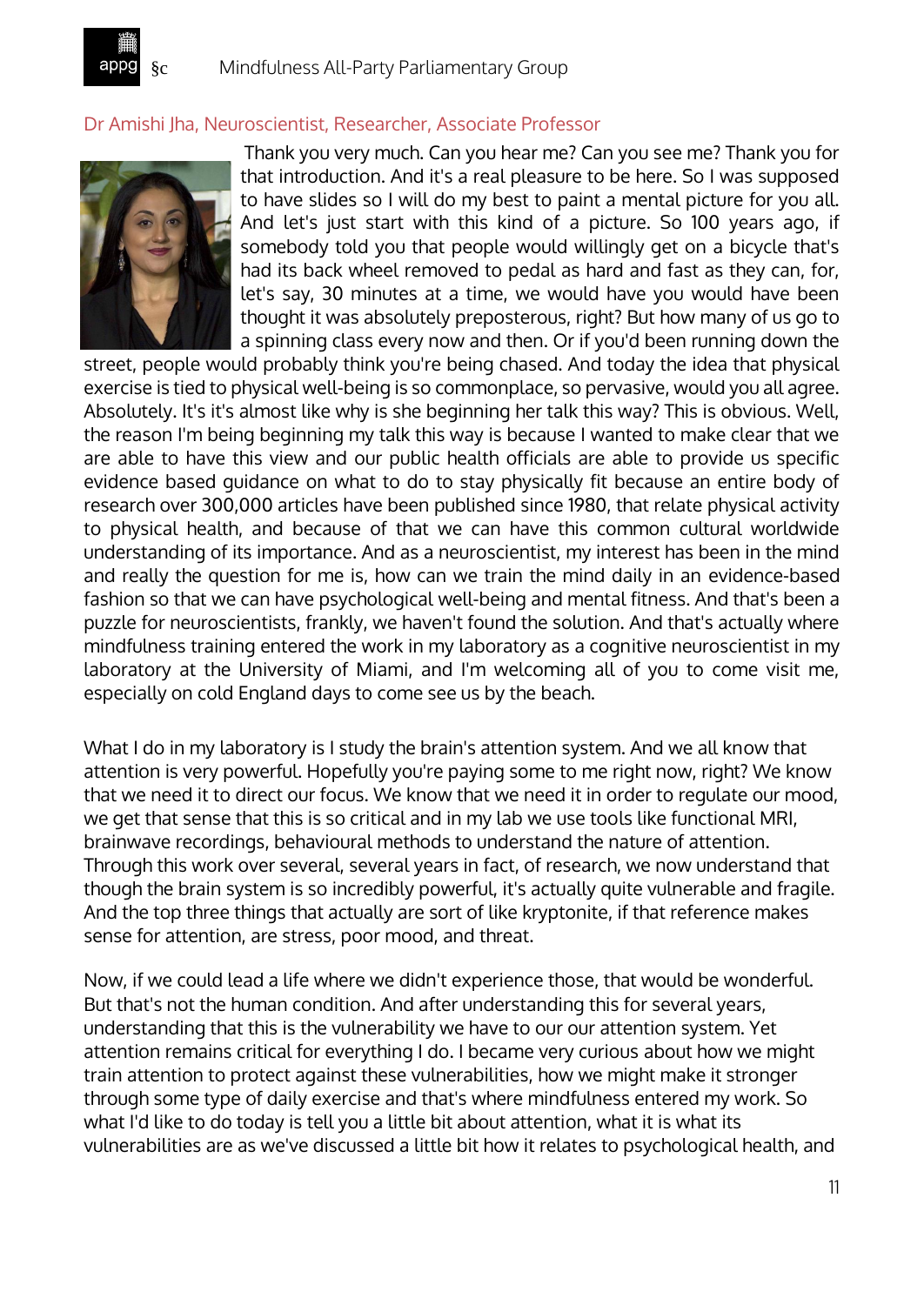of course, how it relates in this conversation regarding military, psychological health and operational effectiveness, how it actually is critical for what we ask our service members and our police force members to do.

Then I'd like to tell you a little bit about mindfulness from from the broad sort of civilian literature, medical literature, as well as my own work working with active duty military over the last I'd say eight years or so now, and I think this was mentioned earlier, but I'm very disappointed, but wanted to just to convey his gratitude for this opportunity; General Piatt is unable to be here. He's been my strong collaborator and supportive of work within the US Army he unfortunately wasn't able unable to make it because of an event that happened at his military base.

Alright, so let's launch into what attention is. This is very strange to give a lecture without anything to point to especially as a college professor, but we'll do our best. So as I already mentioned, we know, attention is so incredibly powerful, right? Decision making, planning, listening, communicating. And in fact, another whole area in which attention is critically involved is emotion regulation that might be kind of new to you. So if you've done something quite taxing intentionally, you might suffer a little bit in your ability to regulate your emotions. So given how incredibly powerful it is, I think we have to understand that this complex brain system that actually doesn't fully develop to we're about 25 years old, it's probably helpful to see how scientists have been able to parse this complex system into three main subsystems that help us understand how we're able to use it for so many diverse reasons.

So one way we can think about attention is that we're able to use it for something called orienting. And I like to use metaphors in a way to paint these pictures for you. So we can think of the orienting system of attention, sort of, like a flashlight, I use the American version or a torch, right? So what happens with the torch, if you're in a darkened room, wherever it is that that torch is pointing is, you're gonna have better information coming in there. Same idea, with attention, attention actually developed in the course of evolution to allow the brain to solve a very big computational problem that it suffers from, which is that there's far more in the environment than they can fully process so if we select a subset, we might be able to glean more information about what's happening around us. So this torch view really allows us to direct wilfully to things in the environment, but also actually direct it internally. So if I asked you to think about what you had for breakfast, you actually just directed that torch internally to memory of what you might have had or memory, let's say from your childhood. What your first school looked like, now, you really directed it back in time. But it's a directed, wilful probing of some of from a broader set of information.

So unlike the brain's orienting system, or this torch, there's another system that actually does a very different type of function called the brain's alerting system. And the metaphor I like to use for that is sort of like a yellow flashing traffic light. So if you're driving down the road, and you see this, what does it typically mean caution, right, you don't know what's coming, but be ready, slow down a little bit. Be watchful, it could be children playing, it could be animals coming, you don't know what it is that you should be ready for.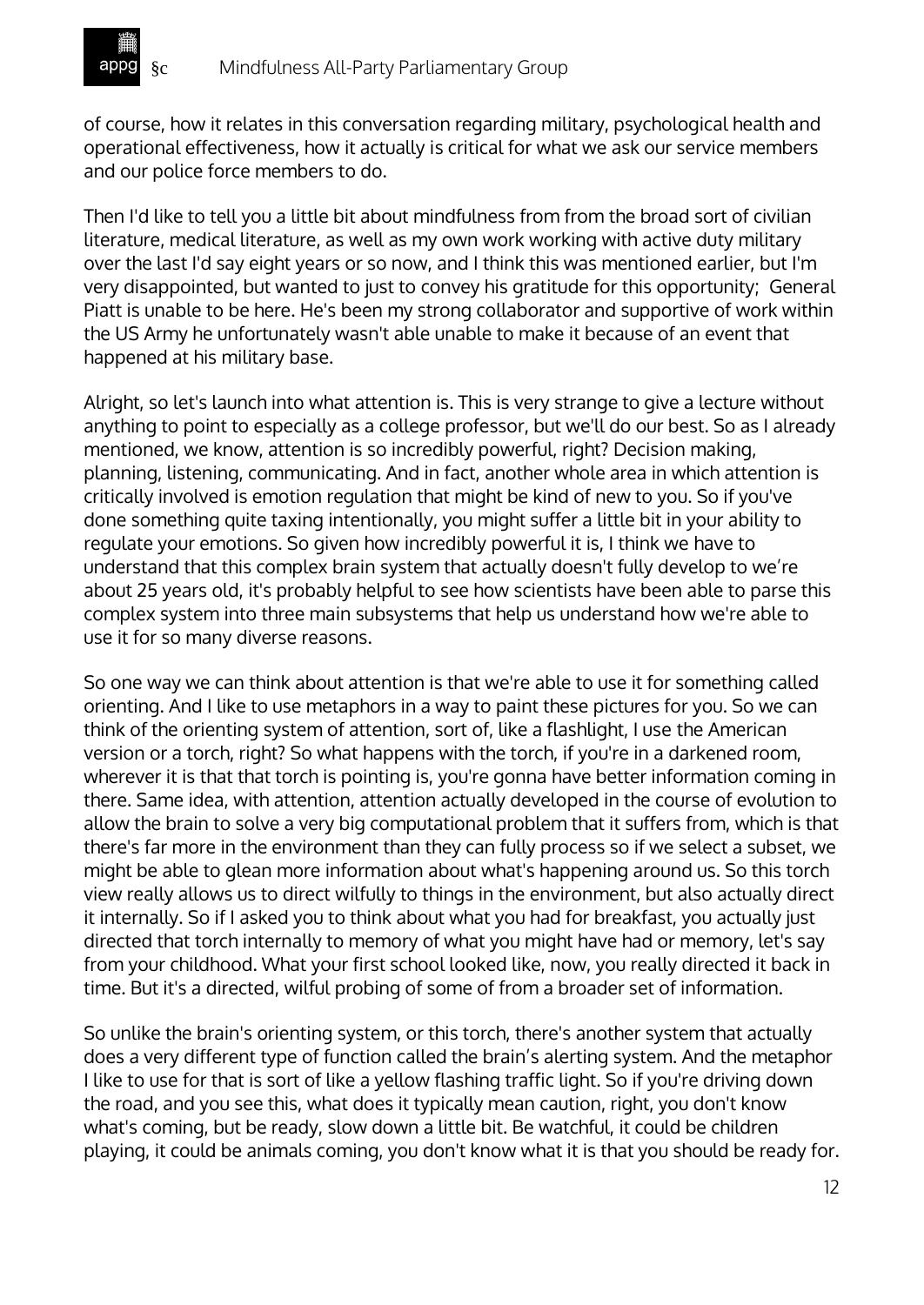

But you should keep all of your computational resources at the ready. So the moment that they're needed, you can deploy them, right? Does that make sense? In that sense you're not selecting, so to speak, you're just making sure that you're broadly aware of what's going on so that if selection is required, you can engage that system very differently.

So we've got the torch, we've got this flashing yellow light, and then a third system of attention is something that I actually use the metaphor of the juggler to talk about and I'd say that's a little strange. But this is the brain's executive network. Now I use that term executive really, because it is like the executive of a company, what's an executive's job, it's not to do every individual task, but it's to ensure that your goals and your behavior align right. So for an executive of a company is to ensure that all the work that your team is doing aligns with the goals of the company, for example, and the juggler has that kind of capacity you have to make sure all the balls stay in the air, none of the balls drop. So I hope that this gives you a sense of how distinct attention can be and also how valuable it is for our ability to manoeuvre and successfully behave in the world.

Now, we've already mentioned through some of the conversations and some of that sort of testimony given of the value of our own psychological health and I want to connect the dots between psychological health and attention for a moment. Because I think that it might make sense of why mindfulness could become this very powerful tool to help. So when we think about psychological health, you might not automatically think that this in some sense may have to do with the brain's attention system. But in fact, it does. So let's think of a psychological disorder. Probably the most common one that we know in our public health trajectory will be of interest in a sort of need for a solution is depression.

So depression, actually, we think of as a disorder of this torch where it keeps getting pointed toward depressogenic content, negative content, and it's almost like you can't direct that torch wilfully toward anything else. It's just privileges that sort of content and in kind of a colloquial way, we can think of this as attentional rubbernecking I don't know if they have that here, you'll be driving I'm sure that it's a human thing, driving down the road. There may be an accident or an incident you kind of keep looking, right? You're straining your neck. It's sort of like that with negative content. But we don't see this as, as not related to attention. In fact, we see attention as being the reason that our, our neck may creep, crane in that direction.

So, but another disorder that's very common is anxiety, right? Or hyper vigilance, and even tied to PTSD. This we see not as a problem with the torch, so to speak, but really more as the brain seeing everything it experiences as a flashing yellow light. We need to stay on high alert, something is wrong, we need to be aware we need to deploy those resources which can be quite exhausting for the brain's attention system. Very different than depression, but still quite a big problem.

And then the third kind of mental illness or mental condition that we should consider is something like ADHD, attention deficit disorder. This, I would say, is an issue or challenge with the brain's executive system, an overly rambunctious juggler if you will, and in many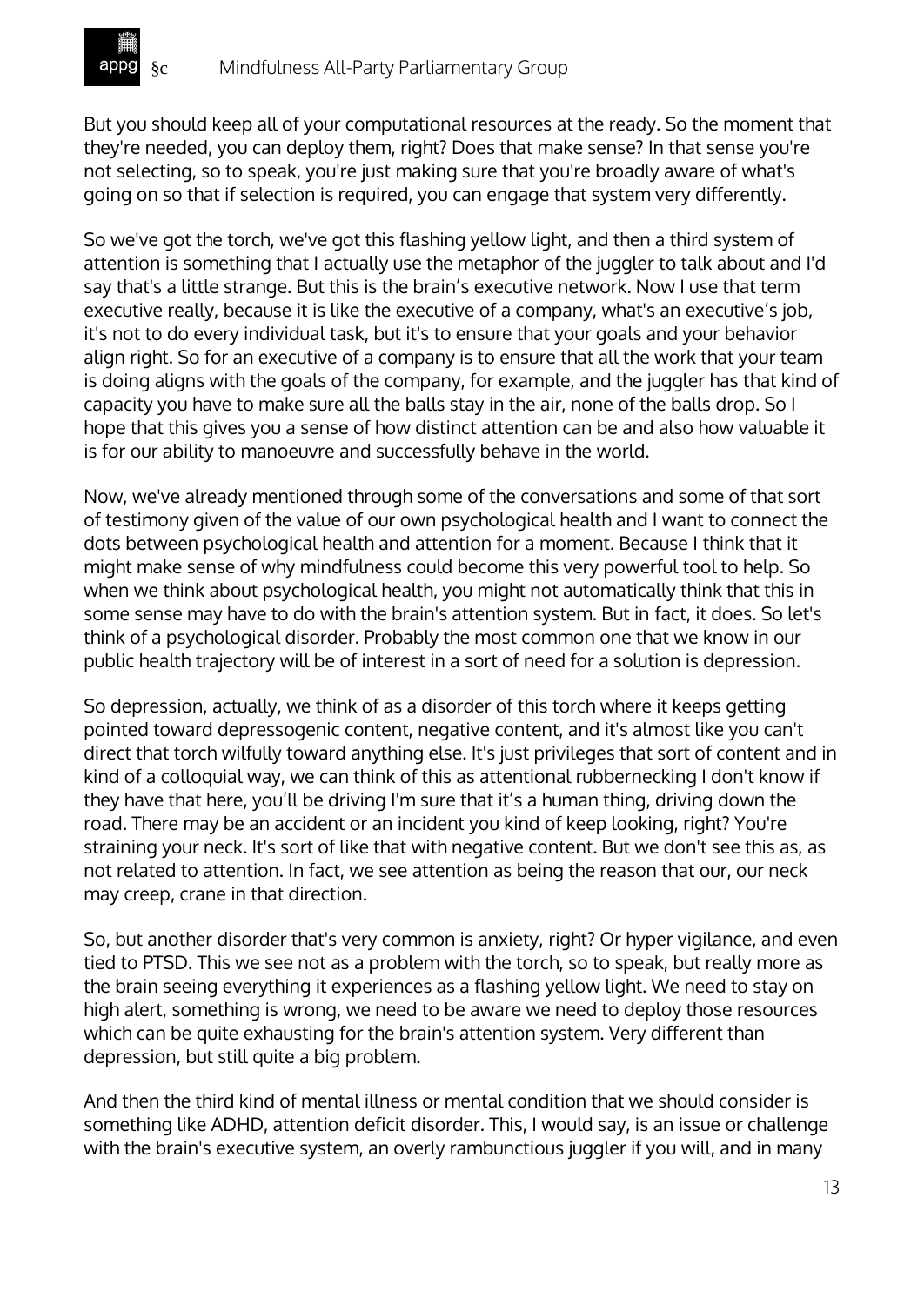

cases the balls are dropped the ability to hold what's relevant and what is actually happening in our behaviour don't get aligned; they're mismatched so that troubles happen. I hope that this kind of gives you a sense of what attention is how it can become disordered.

And now moving toward the medical, sorry, the military context, I wanted to connect the dots. So why would we care about these systems? Well, as you can imagine, we need them for everything that we do. And in particular, under these, as was already mentioned, volatile, uncertain, complex and ambiguous circumstances. In fact, we need it more than ever under those circumstances. So in those circumstances we need it to be able to focus in the midst of chaos, right? We need our orienting system to point appropriately to know what's relevant and to stay there we also need our alerting system to stay situationally aware so we know what's coming. To have a broad awareness we don't become tunnel visioned and we also need our executive system to stay mentally agile. We talked about this adaptive agility ability. But what you need is to know that if the goals change the behavior has to change and to have that kind of capacity for flexibility. So I would say that in the military and and first responder contacts, absolutely, we need all three systems. And we need it because of its ability to serve us under complexity. But we also need it for longer term strategic leadership and military and first responder leadership need to have this capacity to direct what happens with everything around them.

So how does this relate to mindfulness? Well, in my own research, what we learned is that when we look at people, military service members, first responders, actually even elite athletes and others who are in a high performance, high demand circumstance, their attention over some protracted period of time, let's say four to eight weeks of predeployment training, though the intention of pre deployment training may be to get them fully prepared and intentionally ready so that once they're deployed, they can do their job, it ends up that attention over these multiple weeks of preparation actually degrades, it's diminished they're disadvantaged when they're about to leave. Not optimally advantaged. So my thinking on this is if attention is actually degraded or depleted before they even go, is there something we can do about it? Is there some form of mental training that we can offer to buffer against this? And is there some tools we could get service members and first responders so they can practice exercises in the same way we do push ups or go for a run to stay physically fit that you can stay mentally fit cognitively fit. And I use the term cognitive resilience to mean this, this capacity to really maintain or regain capacities that are at risk or more vulnerable in high stress circumstances. Does that make sense?

So that's where mindfulness enters the scene. And you might have first asked why would this happen? What is it about high stress that depletes attention? And I want to connect the dots in that in that respect. Also, one thing is that we already know this because we did a little exercise on this already is that the brain the mind is fantastic at mental time travel, right? So I think the the Chief Constable was saying that he thinks of mental time travel, not so much as left and right but forward and back, whatever the metaphor is that you use, and I was using the metaphor of like an mp3 player where we've got rewind and fast forward, we're fantastic at mental time travel, we can easily rewind the mind right to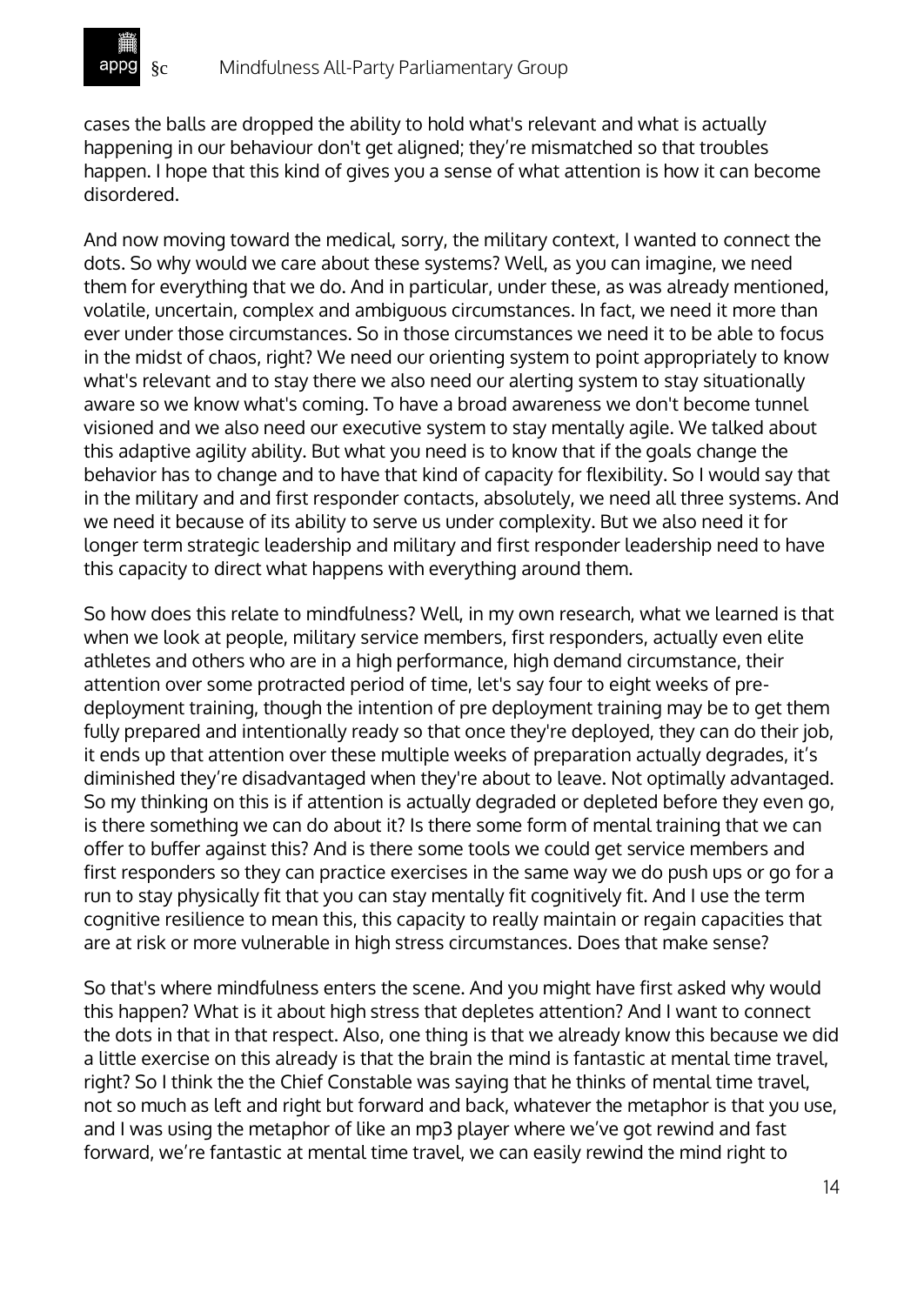

reflect on past events. Our attention isn't in the here and the now we can easily fast forward the mind to plan for the future. And when we productively use this wonderful human capacity to reflect or to plan that's great. But many times, these capacities are not used in the service of productive planning or reflection, they get stuck. So when we rewind the mind we're not reflecting we're actually ruminating or reliving or regretting events that have already happened, right? So the button's pressed on rewind without us even knowing it, we land back in some incident that's already happened over and over again stuck there or we're in fast forward right? We're not just productively planning but we're worrying or catastrophizing on events that not only haven't happened yet but frankly may never happen in all the what if scenarios. So the reason we think that attentional capacities may be getting depleted under stress is those propensities for rewind and fast forward are heightened under stress, we're more likely to be ruminating and worrying under those situations, right. And this is a technical term we call mind wandering. Now it's technical because it doesn't just mean letting your mind wander, which is a wonderful thing you could do. It actually means having off-task thoughts during an ongoing task or activity. You wanting to do something, you want to read that email you want to read that report, you want to have that conversation but your mind is somewhere else. It's wandered away from the present moment. So the whole reason mindfulness came to my labs research is because the opposite of a stressed and wandering mind is a mindful one and mindfulness really has to do with keeping that button right on play, not rewind or fast forward so that we are experiencing the moment to moment unfolding of our lives and we're attending to our present moment experience in a certain way or as Jon Kabat Zinn says a particular way that has to do with this kind of orientation of curiosity without having a story about it, not elaboration we're not trying to make something up about what's happening, we're really taking an observational receptive stance toward experience as it actually is. And this returns our attentional capacity back to us so to speak.

Now unfortunately the bad news about mind wandering is well, in our human experience we know that people have this happen about 50% of their waking moments, so I've been with you, I've been talking to you for 17 minutes. So, about half that time you haven't been here, your mind's been wandering, which is just part of the human experience in some sense, right? It's annoying. But we all experience this, imagine a soldier watch standing or a general listening to a military briefing, or, for that matter, a surgeon in the middle of surgery or lawyer hearing testimony, or parents listening to his or her daughter talk about their day; we don't want this we don't want to be mind wandering. We want to have a better and stronger capacity to have a sense of where our mind is, and we want to cultivate the capacity to be present to what's happening right now. So that's what I hope helps paint a picture of what we have been doing with regard to connecting the dots on attention, psychological health, operational effectiveness and protection against mind wandering.

Now let me tell you in just the last few minutes I have what we've been up to so what we've been doing over the last probably seven years or so is systematically taking a mindfulness-based training approach to pre-deployment military service members. Our kind of gold standard for the starting point was Jon Kabat Zinn's Mindfulness Based Stress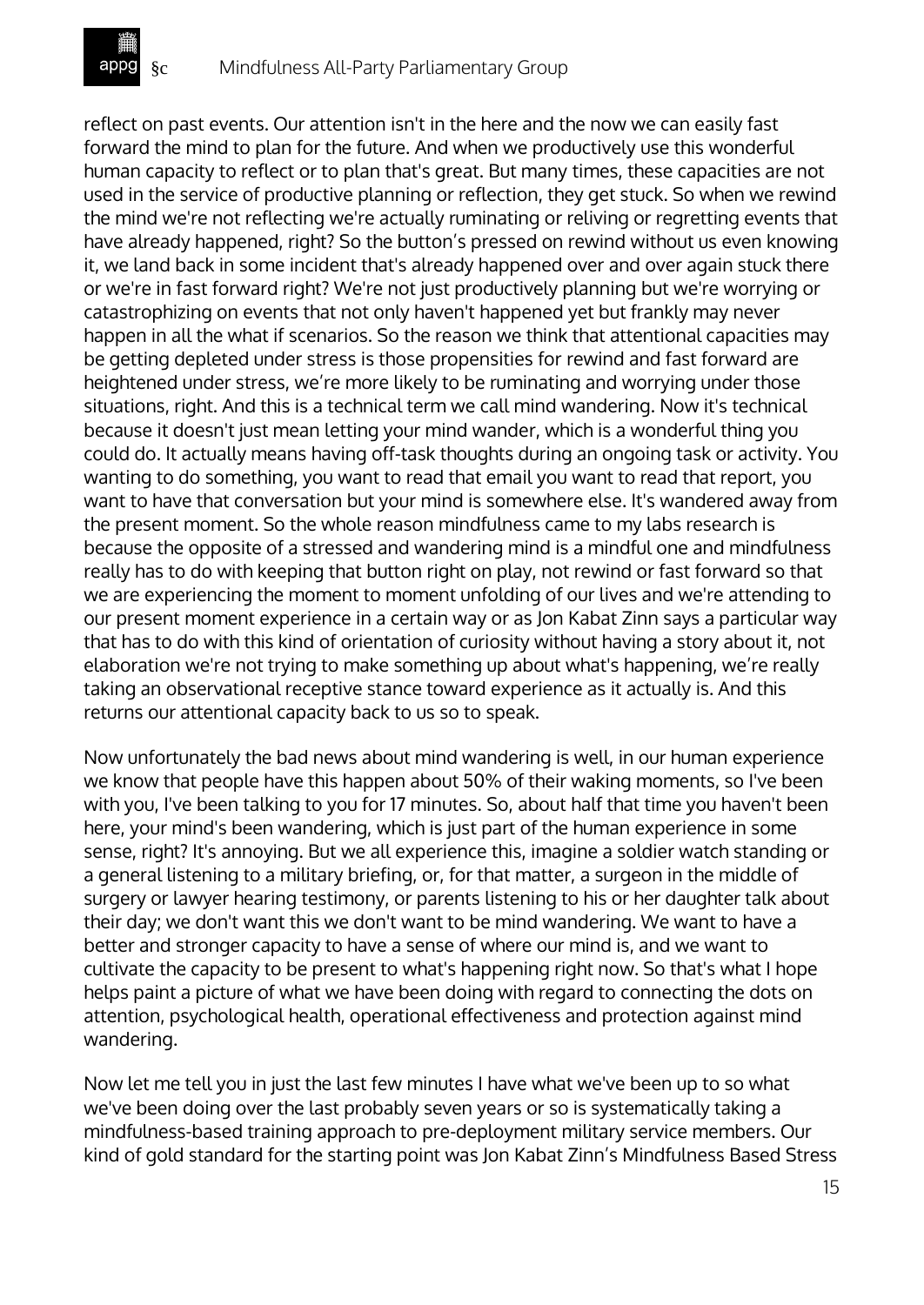

Reduction Program, right. This is an eight-week program, about 40 plus hours of training in which an expert guides the participants to learn about mindfulness, learn about the core practices and learn about its relevance and engage in those practices over the course of time. And in my work, what we've done because we're dealing with time pressured environments, people don't have 40 plus hours, especially if I try to go to a commander who is in a pre-deployment phase. I mean, General Piatt who you know I've so much gratitude for, it took me a year with money in hand with \$2 million in hand to find a commander willing to take our project they just don't have the time. So what we've done, one of the main questions we've asked is how can we reduce the time demands and keep the effectiveness with regard to preservation of attention and working memory capacity. So we've systematically gone from 24 hours over eight weeks down to 16 and eight and found and actually gone down to four and found that about eight hours allows us to maintain the benefits without the costs. Four is too low with four hours over four to eight weeks, we don't get the benefits. So that's really a question around dosing the availability of time and and how we might be able to offer training.

The other question we've asked really is around content. Now if you cut this much time something's gotta give. So typically in mindfulness training programs like Mindfulness Based Stress Reduction, there's a beautiful offering of the practices and discussion around practices. And then there's also content, didactic content, you might say about sort of the case for, for mindfulness, why we want to look at this what stress does to the brain, so very useful information. But because time was so pressured we actually did a study in which we took this kind of combined content and fractionated. One group got only the practice focused on version of eight hours the other group got just the kind of didactic version of eight hours, it's sort of like if you went to a gym and you hired a personal trainer? Do you want them to just do the workout with you or tell you about how great exercise is right, as you can imagine the version that works better is the one which was practice focused. So that really allowed us to get a sense of the content we want to really preserve.

And the third question we've been asking is around scalability. If we find that we can help people in a pre-deployment sense with as little as eight hours, you know, my, my problem became a big one fast, which is like, okay, great Amishi you trained 200 people and you can help them all now; 500,000, right. How am I going to do that? I had one expert trainer who knew a lot about the military and about mindfulness. So what we've done in the most recent series of studies is seeing if we're able to offer mindfulness training to people that are army sports psychologists, mental skills coaches, they know how to train service members. They might not know anything about mindfulness, we train them up in mindfulness just for themselves, we teach them to deliver the program. And then they offer it to service members to soldiers. And we compared those trainers to an MBSR certified trainer who knew nothing about the military context. And the results of that study showed that it was the army sports psychologist that had beneficial effects if service members and I'm sure this is true for first responders that cannot relate to the trainer they really don't uptake on the practices.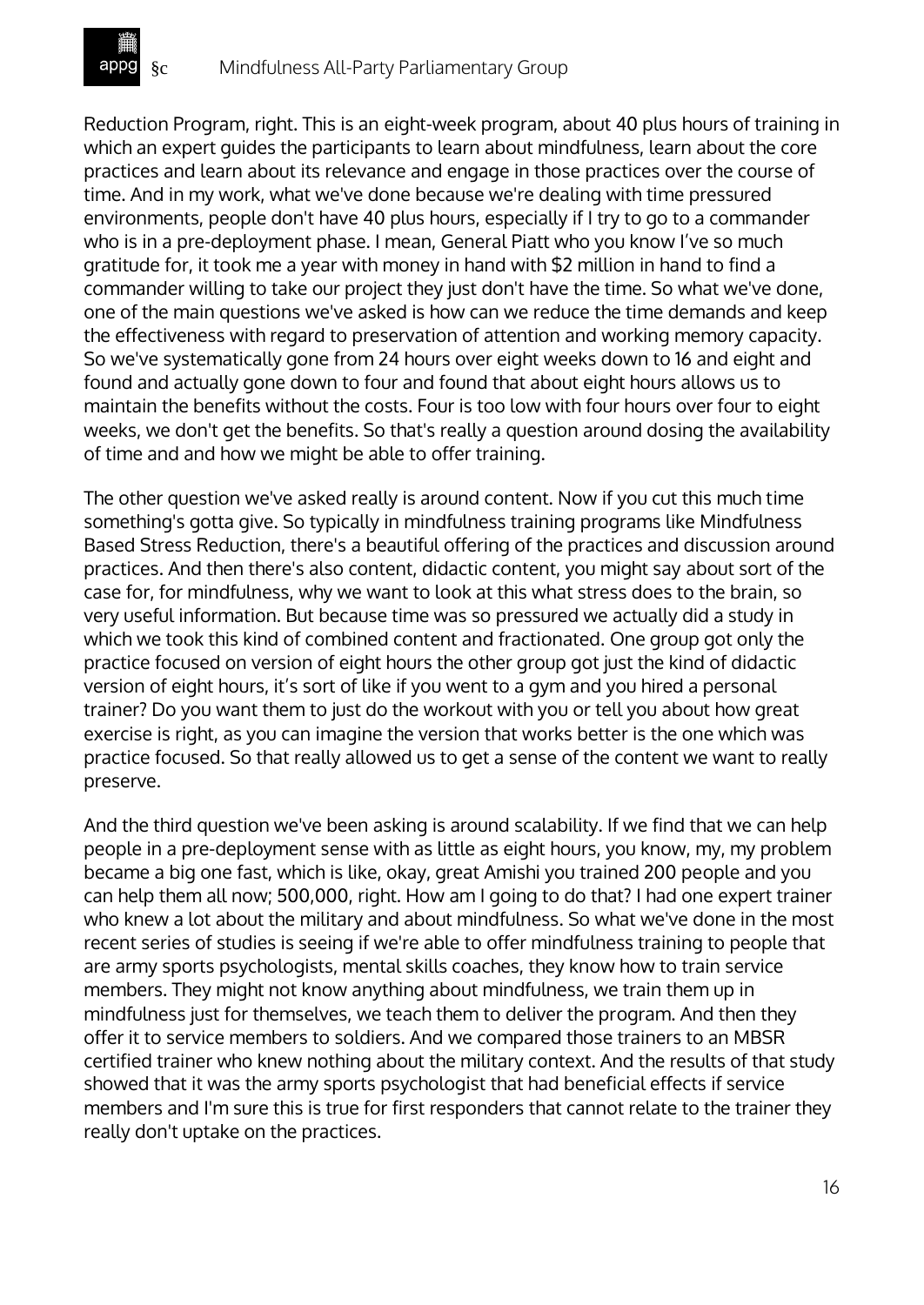

So I'm just going to wrap up by saying I hope to get a sense of kind of what our approach has been. We've made great strides and we now have a program called Mindfulness Based Attention Trainer, or MBATs and we have a delivery structure and and just to open it up to say that our interest is in making this broadly available. We're not we don't have a proprietary interest if we have a solution we don't think it should be restricted to the US military. We want to offer it to our colleagues in other militaries. And I'll just end by thanking you all for your attention.

#### Clive Lewis MP

Well, if I can't use the word boffin, our next expert, is Dr. Jutta Tobias Mortlock, who currently is on the faculty of the City of London University. Her research and teaching and public outreach is centred around workplace behaviour change initiatives geared at generating sustainable, wellbeing and performance. She's worked with Cranfield University and with the Institute of Employment and she's just recently completed some research for the defence science and technology laboratory that explored a shift in focus on mindfulness training towards team dynamics and strategic organizational outcomes.

### Dr Jutta Tobias, City University London



Thank you so much. What a delight to be here and to see so many lovely faces in the room that I adore. And let me start my story of my journey. And it's not my own journey alone; Dr Alison Carter from the Institute of Employment Studies, has been my co-pilot and my co-director of the research that I'm presenting today here on behalf of Defence Science and Technology Lab. And but the story I'd like to tell is the story of a canary. So this is the canary that was yellow, and it lived before our time. It wasn't a pet. It was owned by a coal mine worker. And so the

canary went to work with the coal mine worker and it went down the coal mines every day to help the coal mine workers understand whether the air quality was good and everything is fine. Or when the canaries stop singing, or twittering, all the coal mine workers would start to do something about it. Because the canary served as a bellwether, for the collective sense of the atmosphere, being toxic or healthy. And so my work that I'm going to be talking about is moving away from equipping the canaries as beautiful as they might be, to become stronger and more resilient, and maybe help them be well before or during, or after their own individual problems happen, but to shift our focus attention to perhaps an additional element where mindfulness can be useful and might be really strategically useful. And so therefore, my work, and I'm going to read because I have very little time left is to shift the attention in mindfulness interventions from equipping the individual to be well to the *context*, and to imbue that culture with mindfulness. And that can be done.

And so our intention with the research that we've done for the military academy in Sandhurst as well as the Military Academy in Dartmouth was to extend the good work done by gurus, like Amishi here and other mindfulness scholars and experts, focus on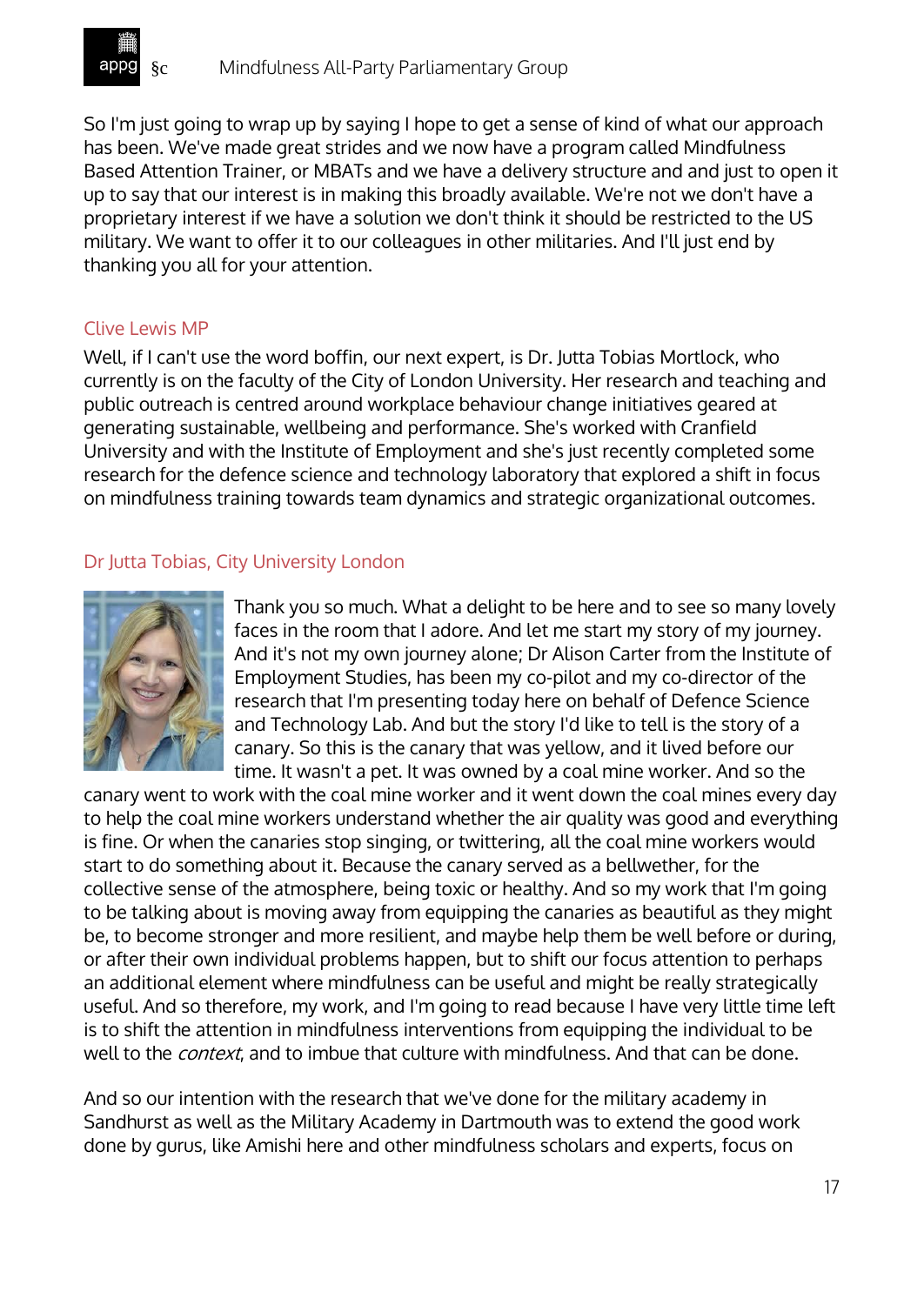individuals' mental health and well-being and move towards mental and operational resilience at whole system's level in high stakes environments, such as the ones you are so much more able to explain better than I.

And so in these environments, a strong culture of dedication and self-sacrifice may work against intervention approaches that are originally designed for clinical psychology settings. And if our goal is to prevent threats to individuals feeling and doing well in these high stakes environments rather than healing them after they start to break, then it might be appropriate to shift our focus to a bigger picture and away from individual agency and resilience and responsibility for well-being. And move on from the mindfulness trainer individual trainee interface towards generating collective agency and responsibility for mindful action. And so our initial findings suggested that mindfulness just like this strategic change readiness that our commissioners at the defence science or technology lab were looking for is actually a multi-level idea. It can apply within me, I can be mindful, but it can also be in the space between me and you. And it can imbue a culture and if mindfulness is applied at different levels it looks and feels very differently and the training that we are engaging in needs to be different.

And so we designed what we believe is the first intervention approach that translates this multi-level construct of mindfulness this juicy bean that we're trying to understand into a training program. And we effectively considered mindfulness as a as a team sport. Mindfulness training was supposed to be done in teams. And so I also let me explain why mindfulness is a team sport. Because one of the main goals of mindfulness practice is to develop self-awareness. But in moments of stress and challenge, this self-awareness is a very, very difficult commodity to have. And so in order to practice mindfulness, I have to have self-awareness in the first place to realize that I actually have to practice it. And if you add stress to the equation, snapping out of the autopilot, to actually take a mindful moment is very, very hard, requires an advanced level of mindfulness expertise to actually get into this. In contrast, spotting the need for mindfulness in other people, it's much easier, right? And so our hypothesis was that collective mindfulness could be trained to develop a team culture of trust, respect, being genuinely comfortable with the uncomfortable and that's not just about ambiguous problems and the VUCA world but actually we went and we trained our officer cadets in Sandhurst and in Dartmouth, specifically to become aware of the emotions in the soup between me and you and to move towards addressing rather than avoiding the rupture of connection that we might have with people. And this is what DSTL defence science and technology labs was excited about; a shift towards changing the culture of the military from command and control to speaking truth to power because that's what the leaders of the future need. We created this new type of multi-level mindfulness training and we targeted individual level mindfulness based on the work of geniuses sitting next to me and added on top of that, a training version of this idea of collective mindfulness. And we pilot tested this at Sandhurst with 23 potential offices at Sandhurst leadership development course. And then we conducted a controlled trial comparing the effectiveness of this new type of mindfulness to a more classic, individual level focused mindfulness meditation program based on Mindfulness Based Stress Reduction. And so we compared the performance of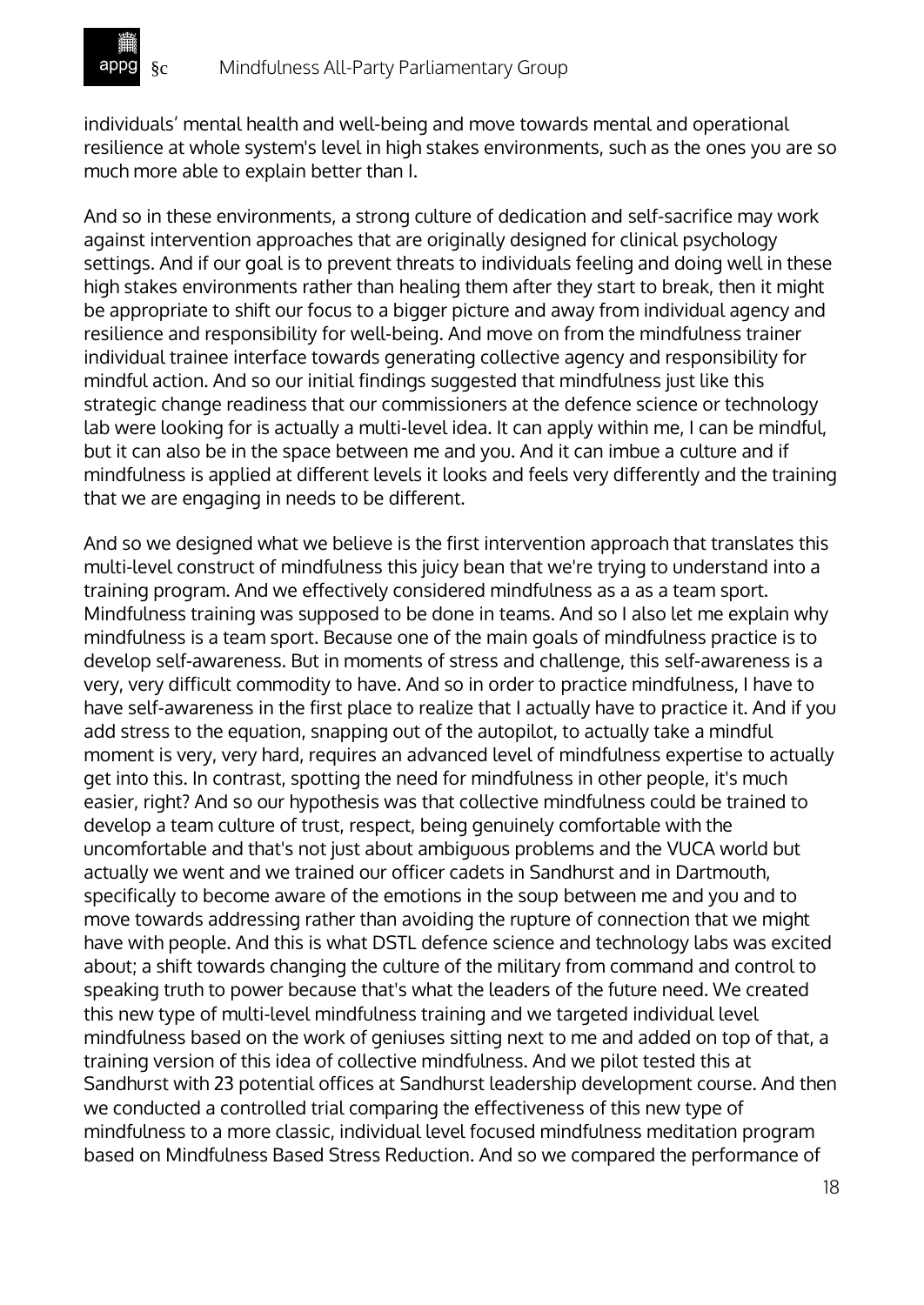this with 105 officer cadets at Dartmouth and measured individual as well as collective level of resilience and performance outcomes after eight two hour sessions.

And so what this collective mindfulness is about is effectively collective level mindfulness based stress reduction in order to anticipate and get ready for stress before it happens. And this is about how helping individuals co regulate their emotional response and me becoming responsible for helping you be regulated. And in this way, changing the team culture, to a subculture of psychological safety and resilience that makes reliable performance happen, rather than getting people's attention to shift to actually being irritated by the people that they're working with. Because that's what often what happens when people are in conflict and in difficulty, although our quantitative data did not show many statistically significant differences between those two types of training. Our interview data suggests that even basic mindful breathing exercises were not practiced by individuals in real life stressful situations unless they have also been in the *team* sport version of mindfulness training. And in contrast, those trained only in individual MBSR mindfulness techniques they applied not only the basic meditation techniques when they were under pressure in Dartmoor in the mud in the middle of the night, but they also proactively reduced tension in the team, based on what they had learned. And so let me leave you with some other recommendations please. We need to be wary of mandating mindfulness mindlessly. People focussed on a culture of dedication and self-sacrifice might be less likely to engage with meditation, partly because it has self-help connotations but the greater risk is that deep meditation practice may unearth latent trauma in unexpected ways. And if mindfulness trainers without formal mental health training are doing this they may do more harm than good, be careful not to rush into solution design until you genuinely understand the context and the culture of where you're going. And culture eats mindfulness strategy for breakfast if we don't understand it. We need more research definitely we need to do more research and I'd like to argue that this is a genuine opportunity to build on the good work of what I call first generation mindfulness awareness and education and training, and transform the 20th century culture of strong performance in the face of swallowing it down with an English stiff upper lip, into a culture that is fit for purpose for the 21st century, where leadership as well as responsibility and accountability is shared and where I am encouraged and rewarded for being my brother's keeper. And that's what the only US American president that I really respect has said about what we need to do; I need to become your keeper and you need to become my keeper. Thank you so much.

#### Clive Lewis MP

Our next two speakers a double act we can say gurus now, are DI Jenny McIntyre Smith and PC Ewan Sim. Both of them and they may say a little bit more themselves both of them are police officers who are teaching and training their colleagues in mindfulness with some success I believe.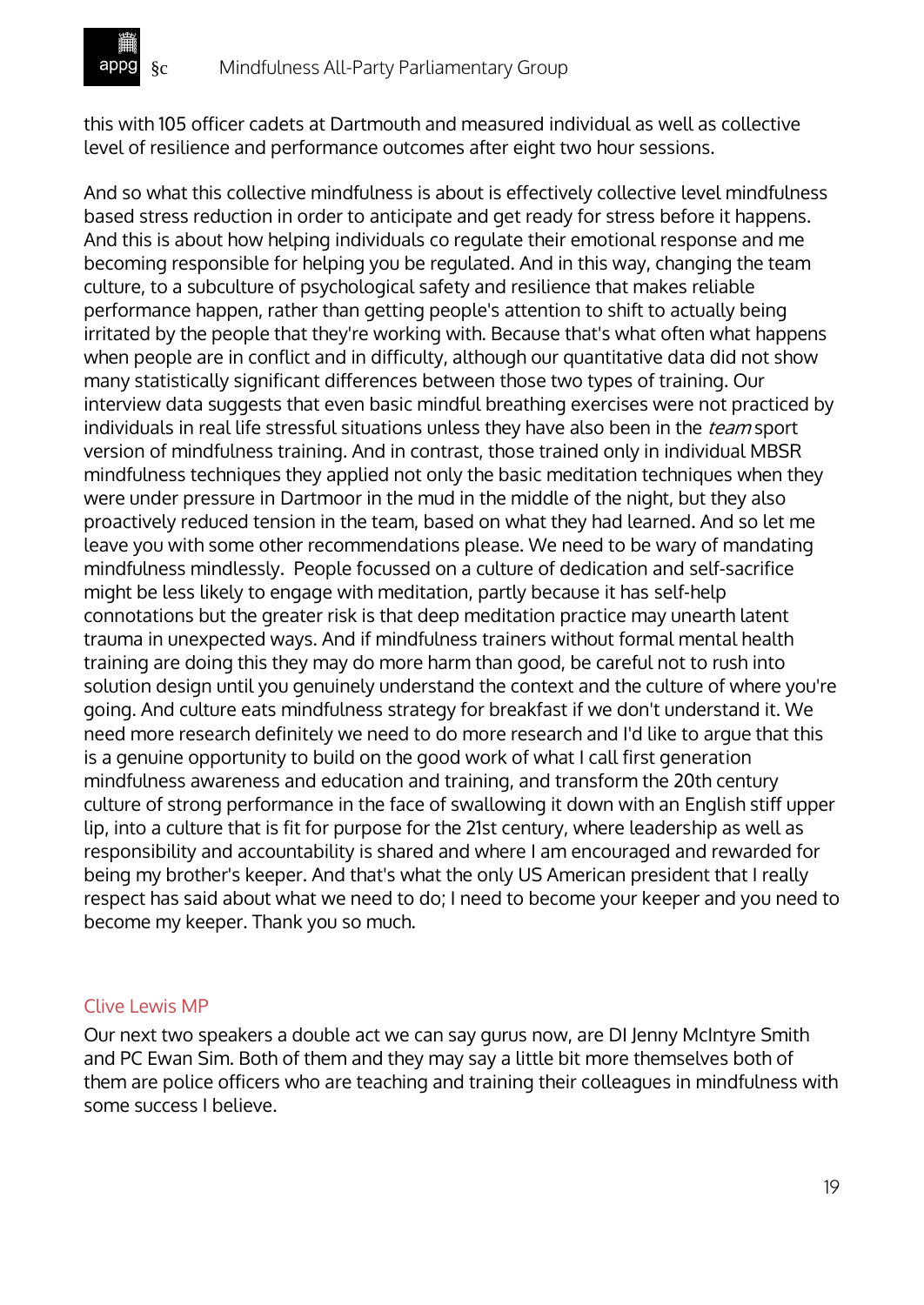### DI Jenni McIntyre-Smith

So I'm Jenny McIntyre-Smith and I worked in a Public Protection Unit so what what I have to say touches on everybody that's spoken already. I came back from maternity leave to a new rank so my personal journey was I was suddenly inspecting a public protection unit and I was also a new parent and I found that when I was at home all I would think about was work and when I was at work all I could think about was home. And I didn't feel I was a very good mum and I didn't feel I was a very good leader and I was getting increasingly frustrated with myself. And my friend is a mindfulness teacher and I knew nothing about mindfulness but she said 'every Tuesday night eight weeks you can come to mindfulness and you can come out for a drink'. So I thought well that sounds good. I honestly knew nothing about it, embarked on the journey and my colleagues were saying you're different. You're more productive, you're calmer. And I didn't see that in myself until week six, and then I thought actually this has made a massive difference to me. I spoke to our exec team our Chief Constable at the time and I said this has worked for me some wonders, here's all the science, here's everything I've found out about it, please please please let me bring mindfulness to policing. I had this drive - I am bringing mindfulness to policing. And they laughed. They said nobody will have the appetite for it, nobody will do it. So I said ok - let me run some introductions, in our public protection unit, so just one unit and see what the uptake is. So myself and the person I trained with, we ran the introductions, and we had a 87% uptake, people wanting to do the 8 week course. So I went back to my exec and I said 'I've got all these people who want to do this course, please, please, please'. They said ok here's some funding, you can go and train and be a mindfulness teacher. And that was really good because that touches what you said before because I had a co teacher who had no idea of policing or the language that needed to be used, and I had recently been introduced by Chris has had knowledge and training and we could combine them both. So that was really really good.

So we went on this journey and we trained 100 officers and staff, so we started in our Public Protection Unit and then word got out - there's this mindfulness thing happening and then other people asked please please please, so we ended up with 100 people that went through. And it was the 8 week, it was the MBSR but tweaked slightly. And we took them all through that and we had some really good success we had people say 'I'm more aware of others' emotions and better able to respond to them', 'I'm more able to focus on the victim's needs and meet their needs, I'm less blasé', 'I'm now able to spot triggers in myself step back and do'.

We have people that have PTSD that had been through occupational health and got the help, so mindfulness had to come at the right time for people that then found they were better able to deal with the after effects of PTSD for example. We had reported better sleep, people were sleeping, shift work is terrible for sleeping, and obviously lack of sleep has a negative impact. We had people say 'I feel calmer, I'm more resilient, I'm more productive'. We did a short study around this and organizational (?) behaviours increased and people were less burnt out as a result of coming on the course. We asked one question and really quite significant was, which was this course, what impact has it had on your life, from 1, no impact at all to 10 life changing, and it averaged out at 8. So we knew it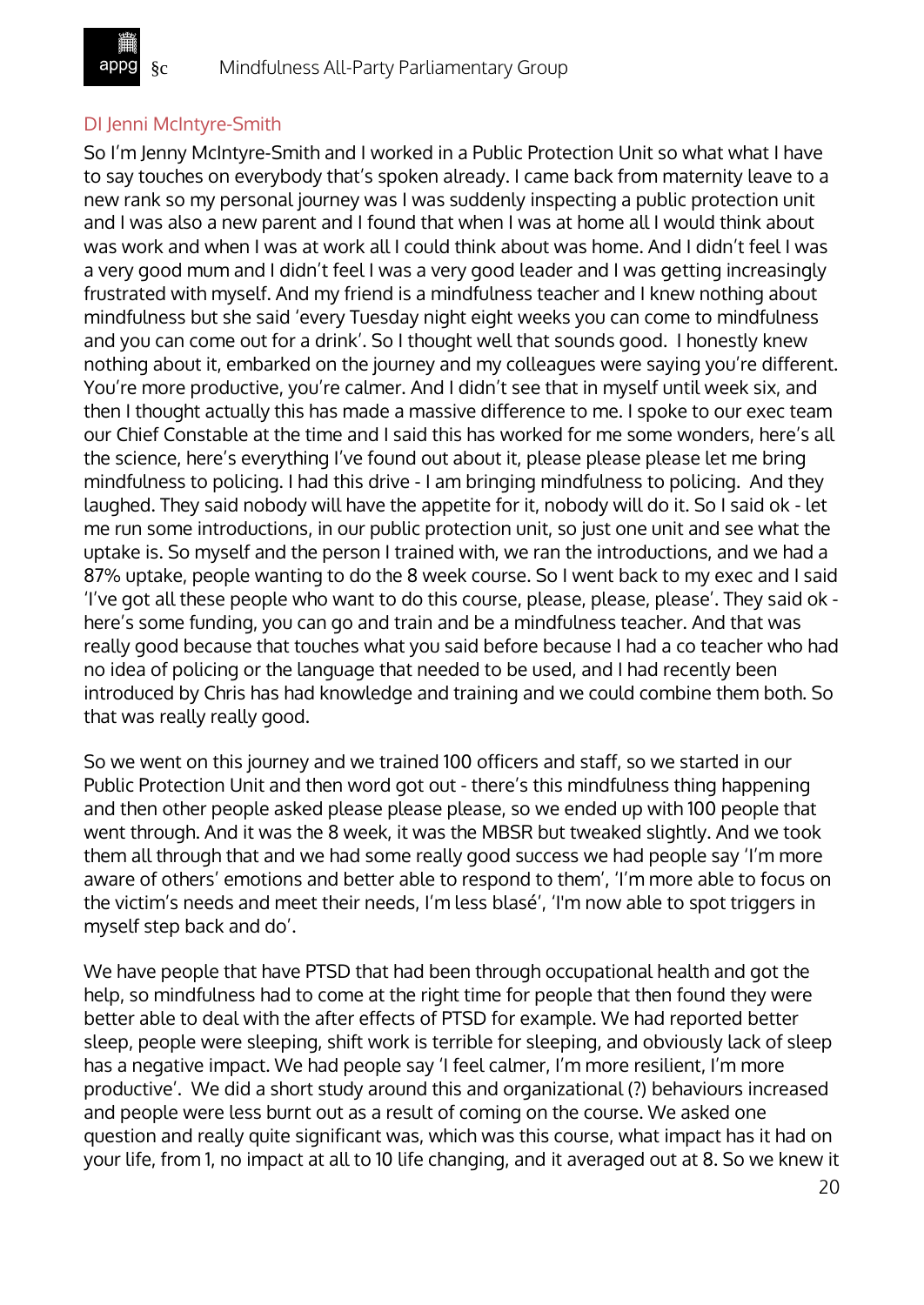was having a massive impact on people. We had people say 'this should be integrated into policing culture - it's a valuable tool everybody should have' and 'more please - everybody should have this, we'll be better able to deal with victims of crime and we'll be more productive and our wellbeing will be good'.

Obviously, an eight-week training course for police officers is difficult, every week I wanted them to come out for two hours. So it was barriers to availability, shift patterns, incidents coming in, things like that. And so we tried to accommodate that. And because I was working in the organization, I was a DI I had a full-time job as well as this, I was able to do top up sessions people who'd missed it because an incident had come in. We were able to do that. Now where have we gone? We've trained a hundred people like myself. Job well done. Thanks for that. How are we going to upscale? Bedfordshire asked us to collaborate with Hertfordshire and Cambridgeshire and we didn't really know how to actually do that. So they asked me to look into online versions of the course and apps such as headspace, and things like that. Luckily the College of Policing found out about what we'd done and they offered to give us money. They wanted to hone in on a bespoke eightweek mindfulness course for the police online for the reasons that I collaborated with Michael obviously he's got a wealth of knowledge and experience of mindfulness, but I was able to bring it to how you'd apply it to the realities of policing. Because people were like 'yeah, he says that but he doesn't know the realities of policing' and so we spent a lot of time talking about the language and examples and unconscious bias how it can play out in the policing world, and we've got this bespoke eight-week online course which has just started. It's a controlled trial that the college are leading on, so some people are doing the eight-week 'mind fit cop' because we've really sold this on fitness, and other people are doing Headspace and other people are part of the control group. So we'll see how that goes and ultimately if it's a success it'll be made available to all police officer and all police staff in the UK. But what I'd ultimately like to see, and obviously I'd need more funding, is to train people working in policing that are mindfulness teachers so that they can underpin the online course, because nobody really engages fully in online courses, but that will be down to budgets and different things like that.

In terms of the numbers we had five forces involved in this trial with the College, Devon and Somerset, South Wales, Bedfordshire, Cambridgeshire and Hertfordshire. And our Eastern Region specialist team. We had 1710 applicants but we have to ensure we had some screening in there so people in talking therapy or significant life events just happened we screened them out because we didn't feel we had the resources to support them enough. So currently going through to this time of 1336 people and we're just waiting to see how things go and we're hoping the results of the trial will be out next year. I'm not the only person and we're not the only force doing mindfulness as we've just heard, but here's Ewan.

## PC Ewan Sim

Good afternoon, my name's Ewan Sim. I'm currently a police officer in Lancashire Constabulary but before that, as you can see from the uniform, I'm a response copper, I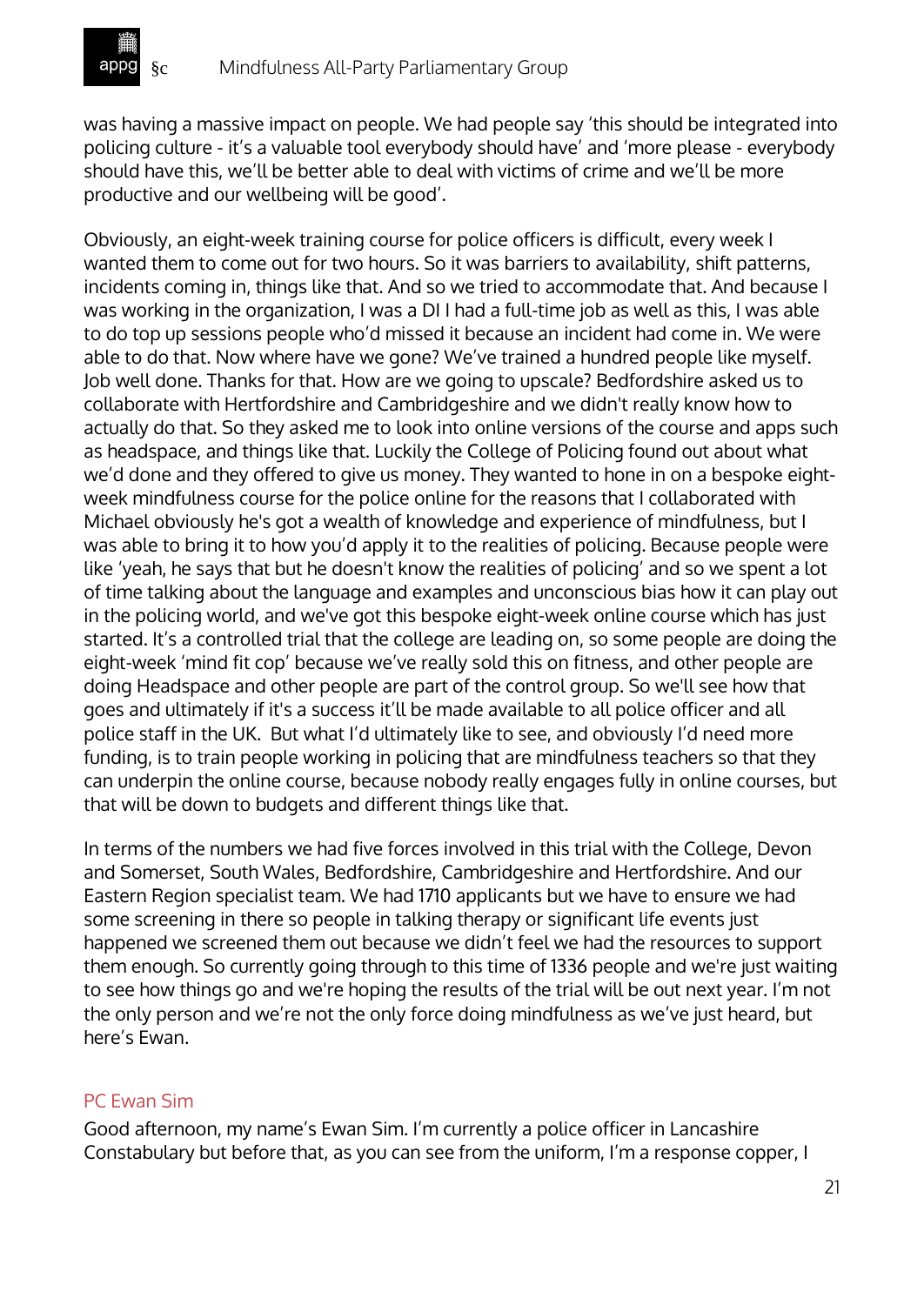

worked for 14 years in Salford in Greater Manchester which is quite an interesting area for any of you that know Manchester. I'm also a mindfulness teacher, I'm a hypnotherapist, I'm a trauma therapist, and I'm just about to start my MSc in trauma psychology on Sunday, so exciting times ahead.

I haven't got much time but I'm going to explain a bit about what I found about being a police officer and a mindfulness teacher. I speak quite fast at the best of times, erm. What I found about mindfulness is you can't wait for the bobbies to come to you, you can't wait for the staff to come to you. If you send an email saying 'If you're stressed or anxious come to this session' you'll have no-one turn up, because first thing they have to do is admit you're stressed and anxious. You have to drag them in through the door. I often describe my mindfulness sessions as being like a northern comic, with a really tough crowd. Sometimes you'll have a group of coppers who've been told to come up to this room at 2 o'clock 'to have some well-being done to you'. So they're sitting there with their arms folded, scowling at you, cynical, sceptical, and you have to work with the people in front of you. I found that by having a bit of evidence, a bit of experience, explain how mindfulness works, explain how their nervous system works, explain how they do some meditation, [inaudible] coppers like 'do'; they like to do stuff, they like to fix stuff, and if you have a practice where they're doing relaxation, tensing muscles, before you know it you've almost, like Trojan horsed them into meditation and mindfulness. It's quite sneaky but it's kind of the way it works. You have to really address their scepticism, their cynicism.

I did a session with a bunch of bobbies in Preston the other day. There was 25 of them, quite a big group to be leading to, I was quite nervous about it to be quite honest 'cause they'd all just come off the streets, in their body armour, all looking a bit roughty-toughty; some people don't want to take their body armour off 'cause they don't want to accept they might get a bit emotional there, a bit uncomfortable. I did my session, did all the talking, did the mindfulness, and one bobby he came up to me and said 'I thought this was gonna be rubbish (he didn't say that) but it was actually alright' and to me it's a bit of a bonus as far as I'm concerned [...] you have to kind of wrestle with them a bit, so they can really experience what mindfulness and what being calm, and what being at ease, and what comfortable is, and being a human being again, because you kind of go into robot mode when you've got that uniform on, and it's just discovering, having a bit of time for yourself. I did a session with a group of senior leaders in GMP, and an officer came to see me, he was quite high ranking, he said 'my wife's told me to come and see you. He said 'I've heard you do good things, but you'll find I'm a tough nut to crack'. So I thought ok, fair enough, northern comic, here we go again, and did the first session, calmed everyone down, sent everyone out of the room for a bit of a leg stretch, and he came up to me afterwards when everyone had left the room and he went 'do you know what it is?' 'What is it Sir?' 'it's taking time for yourself' I went 'that's exactly it'. And that's what we have to do with mindfulness in Bluelight services - just give them time to experience what it's like to be them again, and calm that nervous system down, just to experience what being a human being is like again.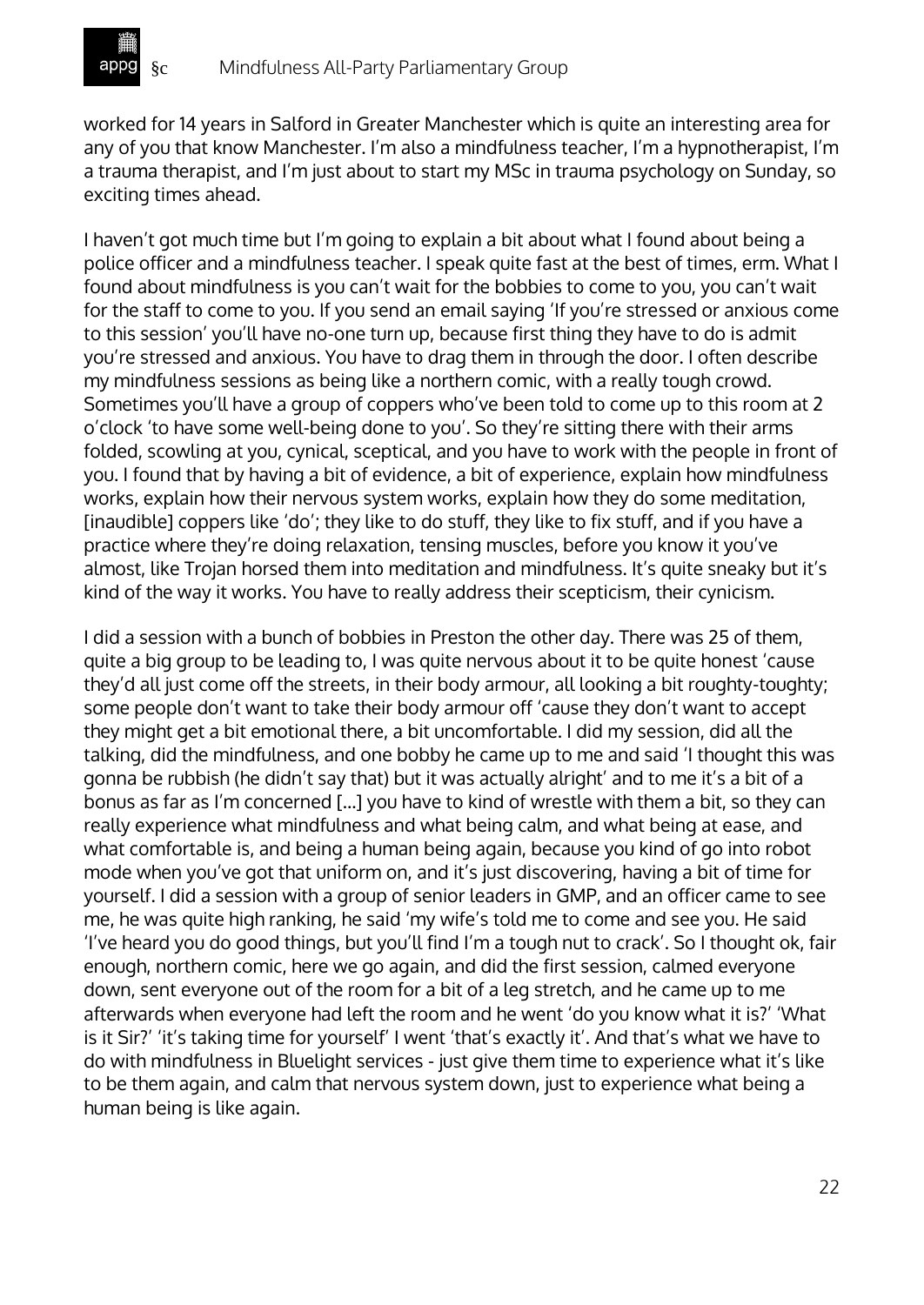

I was going to briefly touch on trauma sensitive mindfulness, and what Jutta said before, because it's not a magic bullet, and one size doesn't fit all. Just because you've churned a load of coppers into an 8-week mindfulness course, it ain't gonna happen because they're suffering trauma, they've got personal histories, so you've gotta be careful and skilful about how you bring mindfulness into it, working with them at their own tolerance levels, different practices, you have to be really quite skilful in how you address all their issues and all their concerns. What I've found is, it really works, and once you get in there with them, and meet them where they're at, that's when it really works, and that's where I think the benefit of mindfulness is. As a copper it really helps because I'm in uniform. They understand who I am, I know what they're like, we meet on a very mutual basis, just to see what it's like to be human, it's just a process. So that's me done, so thank you very much.

### Rt Hon Sir Desmond Swayne MP

So our final speaker… no, more. Our penultimate speaker is Douglas McPhail. Douglas is a freelance mindfulness consultant, with a background in hospital and the pharmaceutical industry, and in Primary Care. Dougie recently delivered a mindfulness training program for the Scottish Ambulance Service. Dougie.

#### Douglas McPhail

Thank you. Thank you for that introduction. Can people hear me at the back there?

#### [Missing section]

...psychopathology including burnout and post-traumatic stress and they concluded that the mental health and emotional well-being of ambulance personnel appeared to be compromised by accident and emergency work. One senior colleague in the service summarised experience as a paramedic as follows 'nothing can prepare you for the sights sounds and smells that a paramedic has to deal with. I have seen worse sights as a paramedic in the UK than I did in 4 months in Iraq where I served in a frontline bomb disposal unit'. When staff go off sick with stress there's also a knock-on effect on the organization itself. So for example in 2015 over 50,000 hours were lost in the Scottish ambulance service arising from stress related illnesses.

Why an MBSR program, we all know that MBSR is an effective way of improving resilience in individuals who have high stress occupations. And this occasion, it wasn't an eight-week program over two hours. It was a four-day program which I co developed with the National Health Service and one was called nurturing mindfulness and compassionate care. That was fine-tuned along with my colleague bill Patterson to meet the needs of the Scottish ambulance service and also taking on board some of the comments of the didactic versus an experiential balance which my good colleague here had published, which was useful. We had 13 emergency personnel and we had eight men and five women and that's unusual. The average age was 46 and the length of service was about 14 years.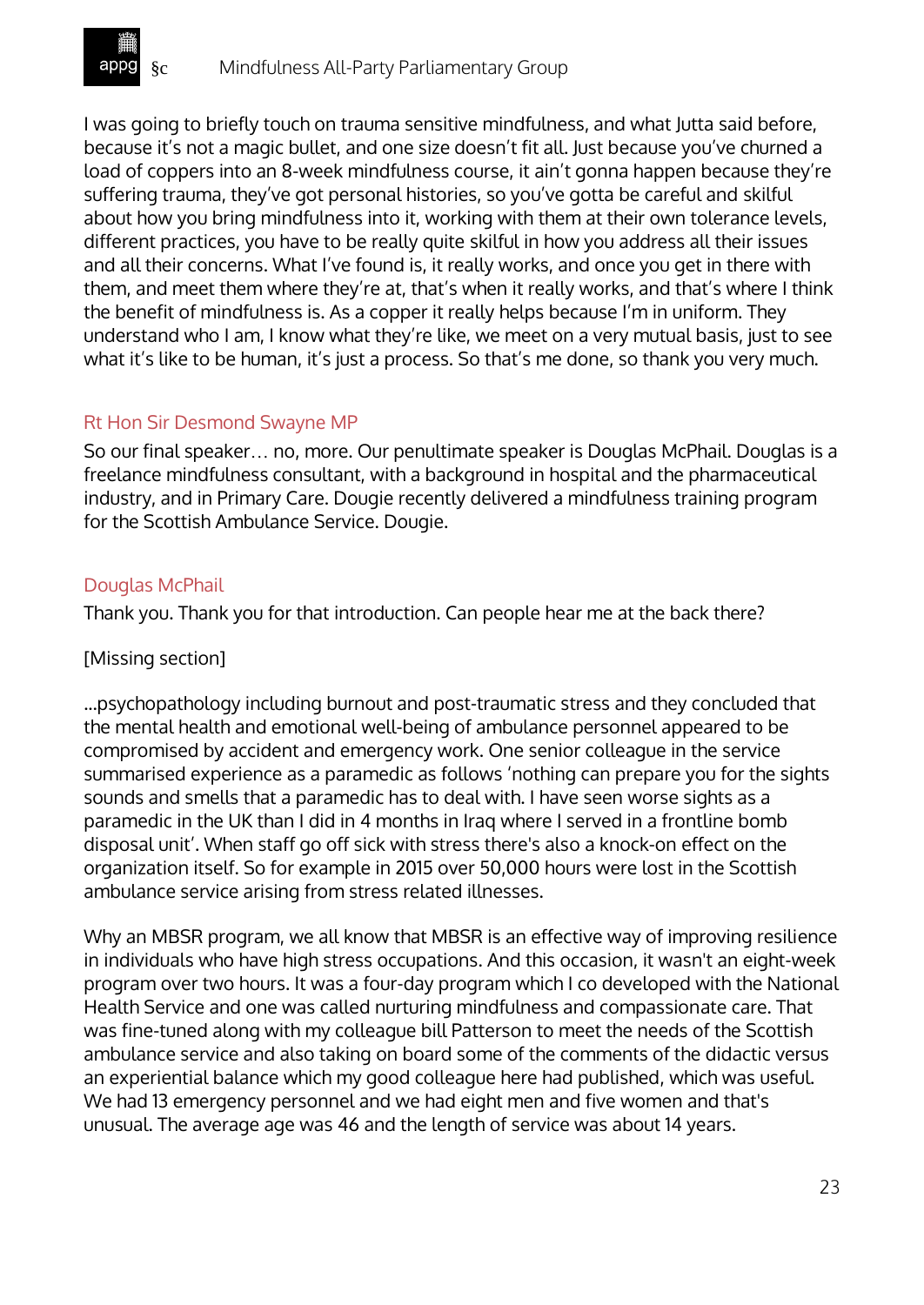

So what did participants actually think of getting a place on this program? One participant said 'I was very sceptical you know. Another person said 'it's definitely had a huge impact on my life I still have stresses but I'm controlling them'. In terms of measurable parameters after six months there was a vast improvement in well-being I can give you the statistics but I won't bother, well-being improved, perceived stress decreased, sleep quality improved. Overall measures of mindfulness increased and so did self-compassion as well, which was measured in terms of usefulness and recommendation of the course. 92% of participants found the program very useful and everybody recommended it to colleagues, and since then there's been four further cohorts with 60 ambulance personnel through this particular program.

So finally, our senior managers' view of the program this is from a colleague of mine who unfortunately wasn't able to be here, Lewis Campbell is Regional Director of the Scottish Ambulance service. So this is from the organization itself: 'The Scottish ambulance service has long had arrangements in place to support staff suffering from the effects of stress with a general acceptance that stress was an inevitable occupational hazard of working in a front line emergency service. The offer of mindfulness training to staff was the first time something tangible, had arisen to equip staff with the skills to protect themselves from the adverse effects of operating in such a hugely demanding high pressure environment. Three years down the line from the first pilot course I am still in awe of the passion openly expressed by some long serving hard bitten paramedics, who attribute the course not only with helping them cope with the stresses of the job, but also to changing their day to day lives.' Thank you for listening.

### Clive Lewis MP

Thank you very much, Dougie. And I must say you've sat here so patiently for two hours, these are our final speakers now, we move on to the question and answers section after that. You must all do practice mindfulness, I'm quite sure that, to be able to be so attentive for two hours.

Our final speakers are Joel and Michelle Levy, the founders of Wisdom at Work. I believe you've come all the way from the US, thank you so much. They have been in the field of mindfulness training everyone from the military through to people in higher education, the world of sports, since the 1970s. I really want to hear about this. They also led the Jedi Warrior Training program for the US Army Special Forces, a six-months, full time mindfulness based peak performance training program. So without further ado, Obi-Wan, and Leia...

#### Dr. Joel and Michelle Levey, founders of Wisdom at Work

Thank you for that brilliant introduction. Michelle and I decided that since there's just a short period of time, I'll take the main presentation here. And then during the Q and A we'll both be available for that. So um, so we were prepared to use slides. So we're going to rely on your imagination instead, ok?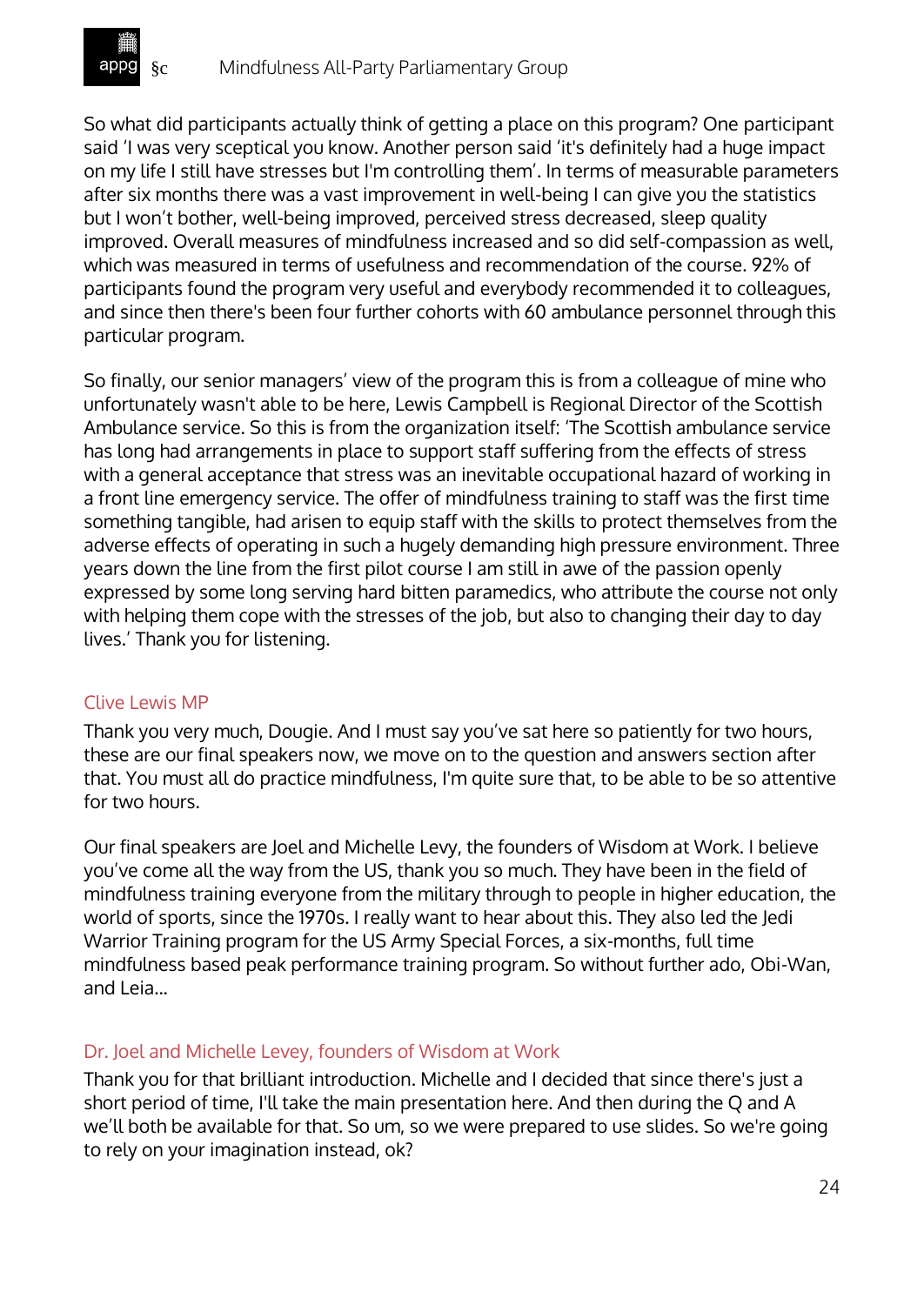Today is graduation day, you've successfully completed a six-month full-time deployment into Jedi warrior training. You went into this training on April 26 last spring. And since that time, full time, you've been immersed and saturated in a mindfulness conducive and encouraging environment, ok. This has involved nearly two months in the field doing mission simulations in treacherous environments where you perform at levels that no other special forces troops had ever realized. You've completed mission simulations that no other teams have ever successfully survived. You have taken the practice home to your families, and you've listened to your children and your wives and your significant others who as a data point have come to us with their letters and their tears thanking us for the impacts that we've had on you. You've been involved and super saturated in neurofeedback and biofeedback, training, learning how to control just about every wave form you can generate in your many dimensional physiologies. And you were involved in a month long, silent mindfulness, vipassana style meditation retreat silent for a month, the last 10 days of which involve basically morning meditation and breakfast, at which point you would then go get your 90 pound rucksack and we would spend from 10 to 12 hours of the day, hiking mindfully for an hour, sitting and meditating for a half hour to 45 minutes, hiking for another 45 minutes to an hour, sitting and meditating, hiking, sitting for 10 or 12 hours, in preparation for the gut check, which meant that the conclusion of the meditation retreat rather than the the encampment, excuse me, we don't use the word retreat. The encampment at the conclusion of the encampment, you were loaded in your Humvees taken to the local military airport, loaded onto a plane taken, God knows where, and told to jump out of the plane, in the middle of the night you've deployed your shute open just before you hit the treetops, found the rest of your team and proceed on a mission that no other special forces troops had ever safely completed, which involve getting the checkpoints at certain times to get your provisions and if you weren't there with your whole team, you were not fit and you didn't know how long the ordeal will go on for.

This program came about due to the heart brokenness of caring, compassionate leaders in the Pentagon whose hearts were broken by in those days it was saying two or three times more men and women were committing suicide when they came back from combat. Now, the statistics as I understand it are three to 20 times more people are dying of some form of suicides, when they come back than die in combat. These people care deeply about human life. The program is also motivated by a prevalence of research going on Stanford and Princeton, other universities research centres in the CIA on psyops and [inaudible], and mental hacking of systems from afar by dangerous forces. And this program was motivated by the the living myth of the First Earth Battalion and of a cult classic called evolutionary tactics. A manual for the first year that crafted by our colleague Colonel Jim Channon, who was the commander of the First Earth Battalion until his death last year, and would initiate many of the Majors in the army into the First Earth Battalion, as a peacekeeping and earth stewarding force to care for our beloved planet, and the people there-in.

We spent nearly \$30,000 processing the data from the retreat for us. The most significant data I think, was the reports from the families; the children who said that their parents